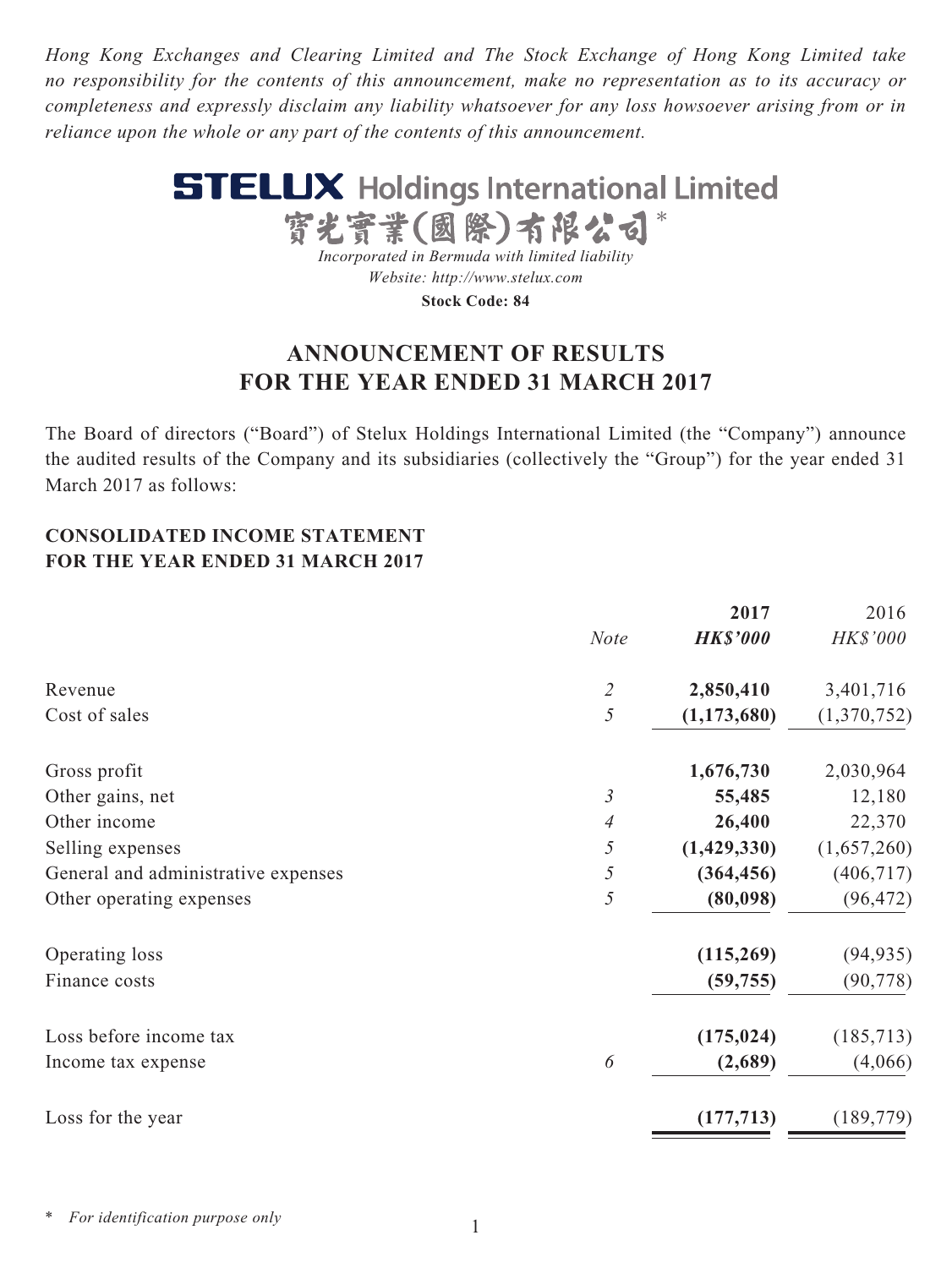# **CONSOLIDATED INCOME STATEMENT (CONTINUED)**

|                                                   | <b>Note</b> | 2017<br><b>HK\$'000</b> | 2016<br>HK\$'000 |
|---------------------------------------------------|-------------|-------------------------|------------------|
| Attributable to:                                  |             |                         |                  |
| Equity holders of the Company                     |             | (177, 921)              | (190,009)        |
|                                                   |             |                         |                  |
| Non-controlling interests                         |             | 208                     | 230              |
|                                                   |             | (177, 713)              | (189, 779)       |
|                                                   |             |                         |                  |
| Dividends                                         | 7           |                         |                  |
|                                                   |             |                         |                  |
|                                                   |             | <b>HK</b> cents         | HK cents         |
| Loss per share attributable to the equity holders |             |                         |                  |
| of the Company                                    | $\delta$    |                         |                  |
| - Basic and diluted                               |             | (17.00)                 | (18.16)          |
|                                                   |             |                         |                  |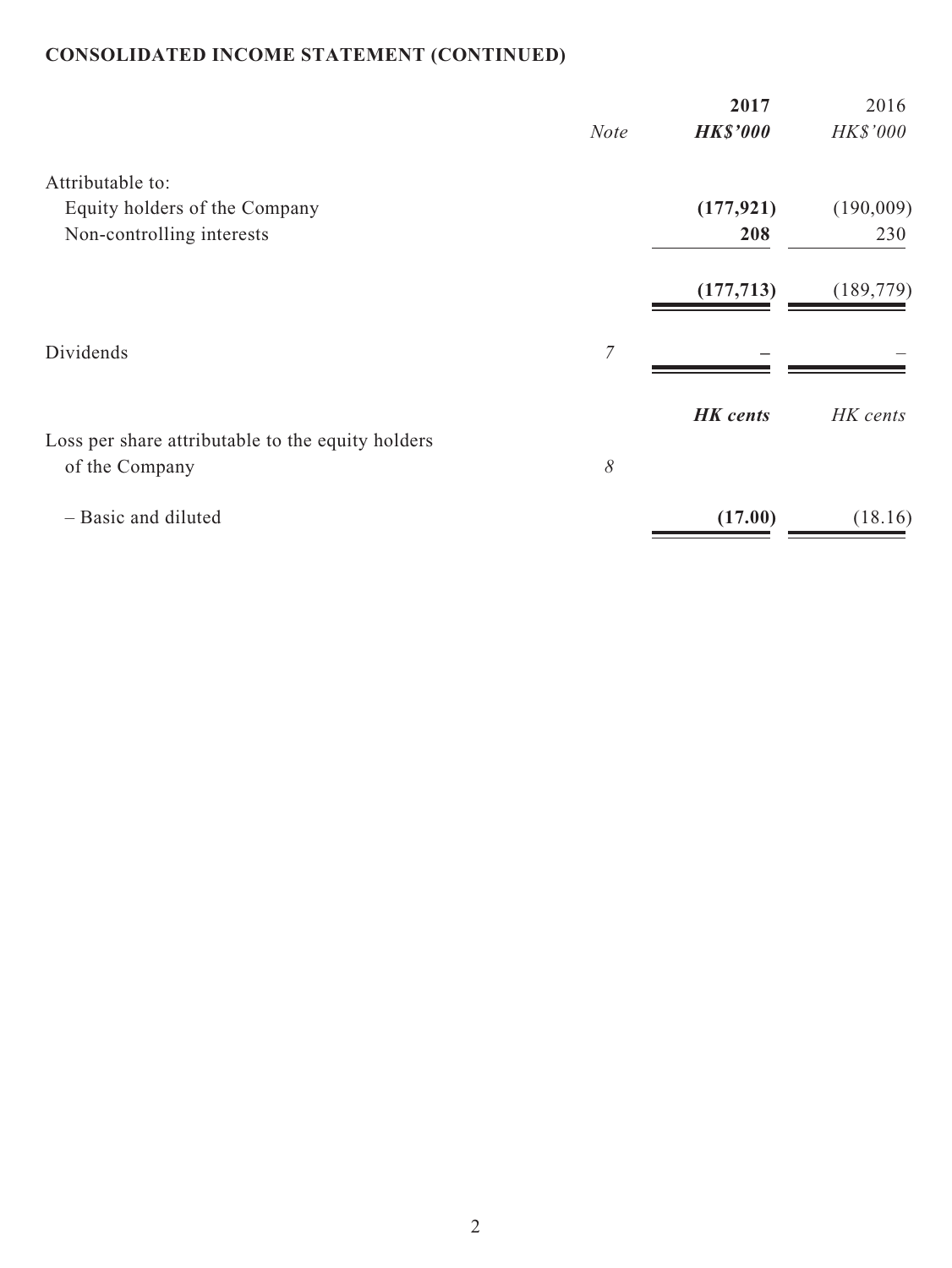# **CONSOLIDATED STATEMENT OF COMPREHENSIVE INCOME FOR THE YEAR ENDED 31 MARCH 2017**

| 2017            |            |
|-----------------|------------|
| <b>HK\$'000</b> | HK\$'000   |
| (177, 713)      | (189, 779) |
|                 |            |
|                 |            |
| (54,960)        | (16,245)   |
| (896)           | (523)      |
| (55, 856)       | (16,768)   |
| (233,569)       | (206, 547) |
|                 |            |
|                 | (206, 212) |
| 65              | (335)      |
| (233, 569)      | (206, 547) |
|                 | (233, 634) |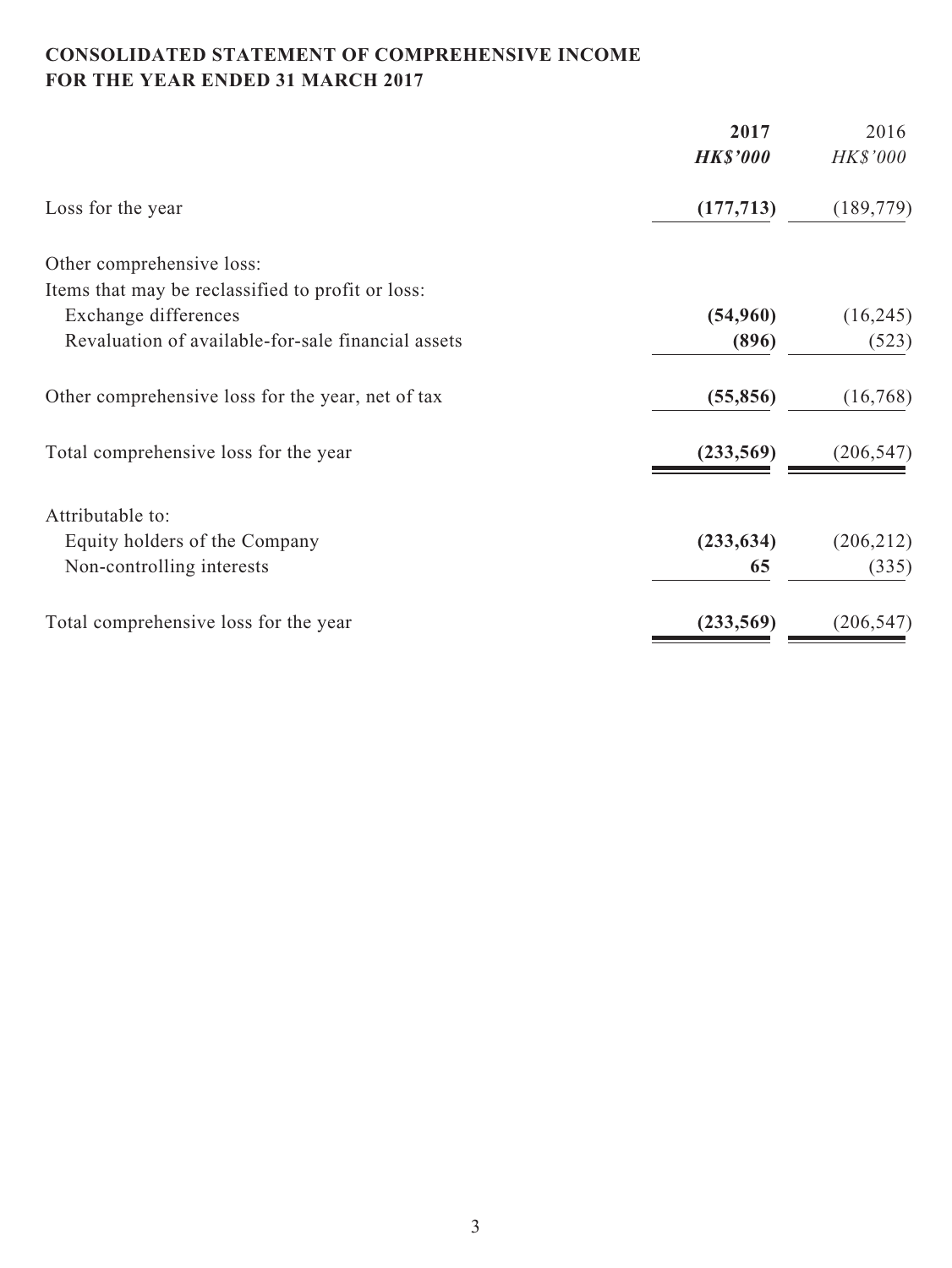# **CONSOLIDATED BALANCE SHEET AS AT 31 MARCH 2017**

| <b>ASSETS</b><br>Non-current assets<br>Property, plant and equipment<br>403,213<br>451,192<br>Prepayment of lease premium<br>31,282<br>29,777<br>99,699<br>104,200<br>Intangible assets<br>Deferred tax assets<br>87,944<br>76,162<br>Available-for-sale financial assets<br>11,233<br>9<br>129,590<br>153,846<br>Debtors, deposits and prepayments<br>762,961<br>Current assets<br><b>Stocks</b><br>926,504<br>9<br>424,992<br>Debtors, deposits and prepayments<br>Bank balances and cash<br>599,225<br>533,774<br>2,131,082<br>1,885,270<br>Total assets<br>2,648,231<br>2,958,388<br><b>EQUITY</b><br>Capital and reserves attributable to<br>the equity holders of the Company<br>104,647<br>Share capital<br>Reserves<br>814,432<br>1,125,156<br>Shareholders' funds<br>919,079<br>1,229,803<br>Non-controlling interests<br>7,080<br>7,015<br>926,159<br>1,236,818<br>Total equity<br><b>LIABILITIES</b><br>Non-current liabilities<br>7,342<br>Deferred tax liabilities<br>7,474<br>14,710<br>18,048<br><b>Borrowings</b><br>Convertible bonds<br>12<br>336,475<br>361,865<br>22,184<br><b>Current liabilities</b><br>10<br>Creditors and accruals<br>611,905<br>589,235<br>5,338<br>4,082<br>Income tax payable<br>656,439<br><b>Borrowings</b><br>1,082,645<br>Convertible bonds<br>12<br>109,949<br>1,699,888<br>1,359,705<br><b>Total liabilities</b><br>1,722,072<br>1,721,570<br>Total equity and liabilities<br>2,648,231<br>2,958,388 | <b>Note</b> | 2017<br><b>HK\$'000</b> | 2016<br>HK\$'000 |
|-------------------------------------------------------------------------------------------------------------------------------------------------------------------------------------------------------------------------------------------------------------------------------------------------------------------------------------------------------------------------------------------------------------------------------------------------------------------------------------------------------------------------------------------------------------------------------------------------------------------------------------------------------------------------------------------------------------------------------------------------------------------------------------------------------------------------------------------------------------------------------------------------------------------------------------------------------------------------------------------------------------------------------------------------------------------------------------------------------------------------------------------------------------------------------------------------------------------------------------------------------------------------------------------------------------------------------------------------------------------------------------------------------------------------------------------------------|-------------|-------------------------|------------------|
|                                                                                                                                                                                                                                                                                                                                                                                                                                                                                                                                                                                                                                                                                                                                                                                                                                                                                                                                                                                                                                                                                                                                                                                                                                                                                                                                                                                                                                                       |             |                         |                  |
|                                                                                                                                                                                                                                                                                                                                                                                                                                                                                                                                                                                                                                                                                                                                                                                                                                                                                                                                                                                                                                                                                                                                                                                                                                                                                                                                                                                                                                                       |             |                         |                  |
| 12,129<br>827,306<br>1,098,607<br>433,250<br>104,647                                                                                                                                                                                                                                                                                                                                                                                                                                                                                                                                                                                                                                                                                                                                                                                                                                                                                                                                                                                                                                                                                                                                                                                                                                                                                                                                                                                                  |             |                         |                  |
|                                                                                                                                                                                                                                                                                                                                                                                                                                                                                                                                                                                                                                                                                                                                                                                                                                                                                                                                                                                                                                                                                                                                                                                                                                                                                                                                                                                                                                                       |             |                         |                  |
|                                                                                                                                                                                                                                                                                                                                                                                                                                                                                                                                                                                                                                                                                                                                                                                                                                                                                                                                                                                                                                                                                                                                                                                                                                                                                                                                                                                                                                                       |             |                         |                  |
|                                                                                                                                                                                                                                                                                                                                                                                                                                                                                                                                                                                                                                                                                                                                                                                                                                                                                                                                                                                                                                                                                                                                                                                                                                                                                                                                                                                                                                                       |             |                         |                  |
|                                                                                                                                                                                                                                                                                                                                                                                                                                                                                                                                                                                                                                                                                                                                                                                                                                                                                                                                                                                                                                                                                                                                                                                                                                                                                                                                                                                                                                                       |             |                         |                  |
|                                                                                                                                                                                                                                                                                                                                                                                                                                                                                                                                                                                                                                                                                                                                                                                                                                                                                                                                                                                                                                                                                                                                                                                                                                                                                                                                                                                                                                                       |             |                         |                  |
|                                                                                                                                                                                                                                                                                                                                                                                                                                                                                                                                                                                                                                                                                                                                                                                                                                                                                                                                                                                                                                                                                                                                                                                                                                                                                                                                                                                                                                                       |             |                         |                  |
|                                                                                                                                                                                                                                                                                                                                                                                                                                                                                                                                                                                                                                                                                                                                                                                                                                                                                                                                                                                                                                                                                                                                                                                                                                                                                                                                                                                                                                                       |             |                         |                  |
|                                                                                                                                                                                                                                                                                                                                                                                                                                                                                                                                                                                                                                                                                                                                                                                                                                                                                                                                                                                                                                                                                                                                                                                                                                                                                                                                                                                                                                                       |             |                         |                  |
|                                                                                                                                                                                                                                                                                                                                                                                                                                                                                                                                                                                                                                                                                                                                                                                                                                                                                                                                                                                                                                                                                                                                                                                                                                                                                                                                                                                                                                                       |             |                         |                  |
|                                                                                                                                                                                                                                                                                                                                                                                                                                                                                                                                                                                                                                                                                                                                                                                                                                                                                                                                                                                                                                                                                                                                                                                                                                                                                                                                                                                                                                                       |             |                         |                  |
|                                                                                                                                                                                                                                                                                                                                                                                                                                                                                                                                                                                                                                                                                                                                                                                                                                                                                                                                                                                                                                                                                                                                                                                                                                                                                                                                                                                                                                                       |             |                         |                  |
|                                                                                                                                                                                                                                                                                                                                                                                                                                                                                                                                                                                                                                                                                                                                                                                                                                                                                                                                                                                                                                                                                                                                                                                                                                                                                                                                                                                                                                                       |             |                         |                  |
|                                                                                                                                                                                                                                                                                                                                                                                                                                                                                                                                                                                                                                                                                                                                                                                                                                                                                                                                                                                                                                                                                                                                                                                                                                                                                                                                                                                                                                                       |             |                         |                  |
|                                                                                                                                                                                                                                                                                                                                                                                                                                                                                                                                                                                                                                                                                                                                                                                                                                                                                                                                                                                                                                                                                                                                                                                                                                                                                                                                                                                                                                                       |             |                         |                  |
|                                                                                                                                                                                                                                                                                                                                                                                                                                                                                                                                                                                                                                                                                                                                                                                                                                                                                                                                                                                                                                                                                                                                                                                                                                                                                                                                                                                                                                                       |             |                         |                  |
|                                                                                                                                                                                                                                                                                                                                                                                                                                                                                                                                                                                                                                                                                                                                                                                                                                                                                                                                                                                                                                                                                                                                                                                                                                                                                                                                                                                                                                                       |             |                         |                  |
|                                                                                                                                                                                                                                                                                                                                                                                                                                                                                                                                                                                                                                                                                                                                                                                                                                                                                                                                                                                                                                                                                                                                                                                                                                                                                                                                                                                                                                                       |             |                         |                  |
|                                                                                                                                                                                                                                                                                                                                                                                                                                                                                                                                                                                                                                                                                                                                                                                                                                                                                                                                                                                                                                                                                                                                                                                                                                                                                                                                                                                                                                                       |             |                         |                  |
|                                                                                                                                                                                                                                                                                                                                                                                                                                                                                                                                                                                                                                                                                                                                                                                                                                                                                                                                                                                                                                                                                                                                                                                                                                                                                                                                                                                                                                                       |             |                         |                  |
|                                                                                                                                                                                                                                                                                                                                                                                                                                                                                                                                                                                                                                                                                                                                                                                                                                                                                                                                                                                                                                                                                                                                                                                                                                                                                                                                                                                                                                                       |             |                         |                  |
|                                                                                                                                                                                                                                                                                                                                                                                                                                                                                                                                                                                                                                                                                                                                                                                                                                                                                                                                                                                                                                                                                                                                                                                                                                                                                                                                                                                                                                                       |             |                         |                  |
|                                                                                                                                                                                                                                                                                                                                                                                                                                                                                                                                                                                                                                                                                                                                                                                                                                                                                                                                                                                                                                                                                                                                                                                                                                                                                                                                                                                                                                                       |             |                         |                  |
|                                                                                                                                                                                                                                                                                                                                                                                                                                                                                                                                                                                                                                                                                                                                                                                                                                                                                                                                                                                                                                                                                                                                                                                                                                                                                                                                                                                                                                                       |             |                         |                  |
|                                                                                                                                                                                                                                                                                                                                                                                                                                                                                                                                                                                                                                                                                                                                                                                                                                                                                                                                                                                                                                                                                                                                                                                                                                                                                                                                                                                                                                                       |             |                         |                  |
|                                                                                                                                                                                                                                                                                                                                                                                                                                                                                                                                                                                                                                                                                                                                                                                                                                                                                                                                                                                                                                                                                                                                                                                                                                                                                                                                                                                                                                                       |             |                         |                  |
|                                                                                                                                                                                                                                                                                                                                                                                                                                                                                                                                                                                                                                                                                                                                                                                                                                                                                                                                                                                                                                                                                                                                                                                                                                                                                                                                                                                                                                                       |             |                         |                  |
|                                                                                                                                                                                                                                                                                                                                                                                                                                                                                                                                                                                                                                                                                                                                                                                                                                                                                                                                                                                                                                                                                                                                                                                                                                                                                                                                                                                                                                                       |             |                         |                  |
|                                                                                                                                                                                                                                                                                                                                                                                                                                                                                                                                                                                                                                                                                                                                                                                                                                                                                                                                                                                                                                                                                                                                                                                                                                                                                                                                                                                                                                                       |             |                         |                  |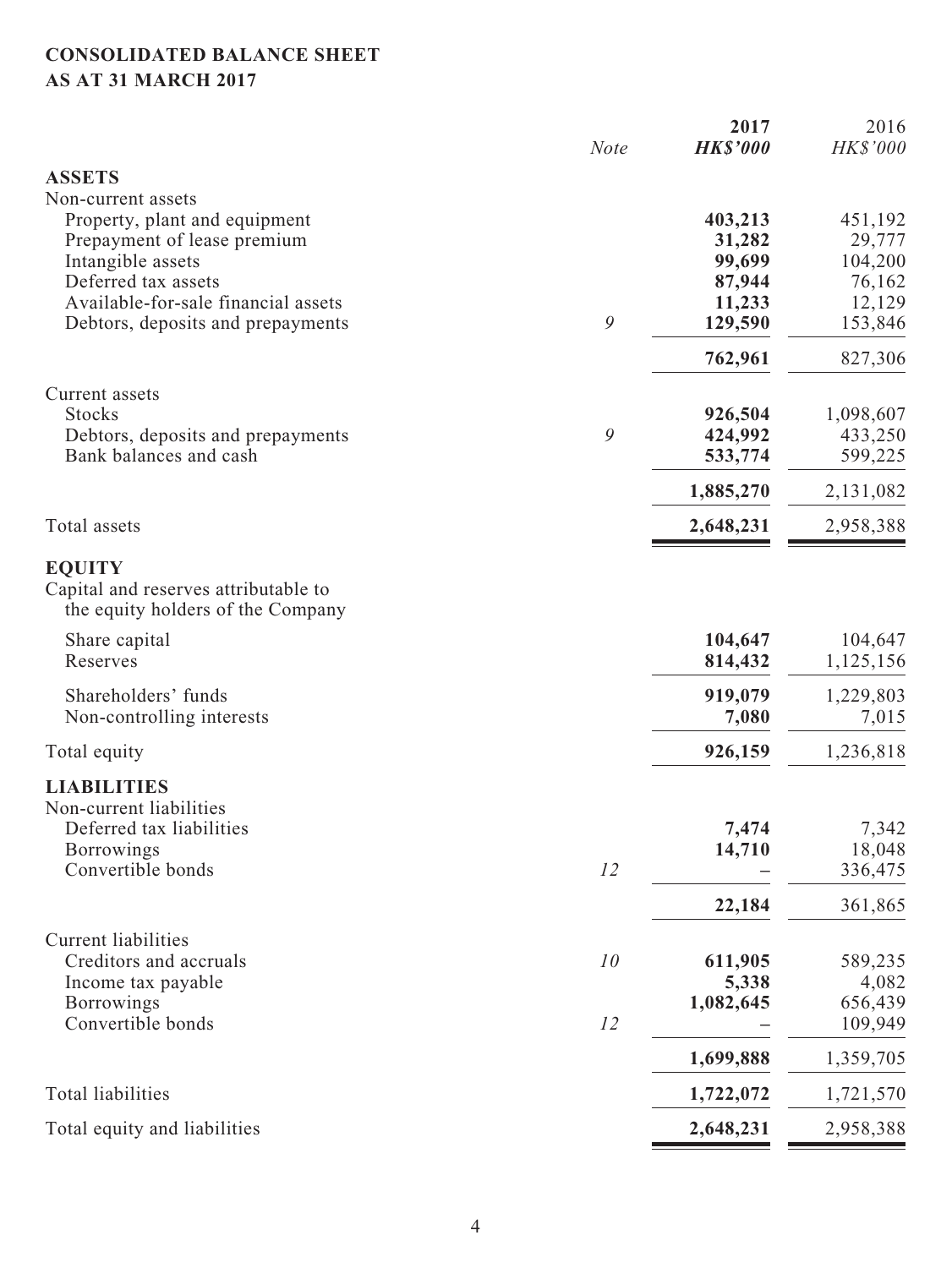### **NOTES:–**

#### **1. BASIS OF PREPARATION**

The consolidated financial statements of the Company and its subsidiaries (together, the "Group") have been prepared in accordance with all applicable Hong Kong Financial Reporting Standards ("HKFRS") and requirements of the Hong Kong Companies Ordinance Cap. 622. The consolidated financial statements have been prepared under the historical cost convention, as modified by the revaluation of available-for-sale financial assets and the liability component of the convertible bonds, which are carried at fair value.

The preparation of consolidated financial statements in conformity with HKFRS requires the use of certain critical accounting estimates. It also requires management to exercise its judgement in the process of applying the Group's accounting policies.

#### **Adoption of new standards and amendments to standards**

The following new standards and amendments to standards are mandatory for the first time for the financial year beginning 1 April 2016 and are adopted by the Group during the year:

| HKAS 1 (Amendment)                         | Disclosure Initiative                                                   |
|--------------------------------------------|-------------------------------------------------------------------------|
| HKAS 16 and HKAS 38 (Amendment)            | Clarification of Acceptable Methods of Depreciation and<br>Amortization |
|                                            |                                                                         |
| HKAS 16 and HKAS 41 (Amendment)            | Agriculture: Bearer Plants                                              |
| HKAS 27 (Amendment)                        | Equity Method in Separate Financial Statements                          |
| HKFRS 10, HKFRS 12 and HKAS 28 (Amendment) | Investment Entities: Applying the Consolidation Exception               |
| HKFRS 11 (Amendment)                       | Accounting for Acquisitions of Interests in Joint Operations            |
| <b>HKFRS 14</b>                            | <b>Regulatory Deferral Accounts</b>                                     |
| Annual Improvements Project                | Annual Improvements 2012-2014 Cycle                                     |

The adoption of the above new standards and amendments to standards has no significant impact on the results and financial position of the Group.

#### **2. SEGMENT INFORMATION**

The chief operating decision-makers have been identified as the executive directors. The executive directors review the Group's financial information mainly from product and geographical perspectives. From a geographical perspective, management mainly assesses the performance of watch and optical operations in Hong Kong, Macau and Mainland China and rest of Asia.

Revenue represents sales of goods. Sales between operating segments are carried out on terms equivalent to those prevailing in arm's length transactions. The executive directors assess the performance of the operating segments based on a measure of adjusted earnings before interest and tax (EBIT). This measurement basis excludes unallocated income and net corporate expenses.

Unallocated income represents dividend income from investment. Net corporate expenses mainly represent corporate staff costs and provision for senior management bonus. Unallocated assets represent property, plant and equipment, deposits and prepayments at corporate level, available-for-sale financial assets, deferred tax assets and bank balances and cash. Unallocated liabilities represent creditors and accruals at corporate level, borrowings, convertible bonds, deferred tax liabilities and income tax payable.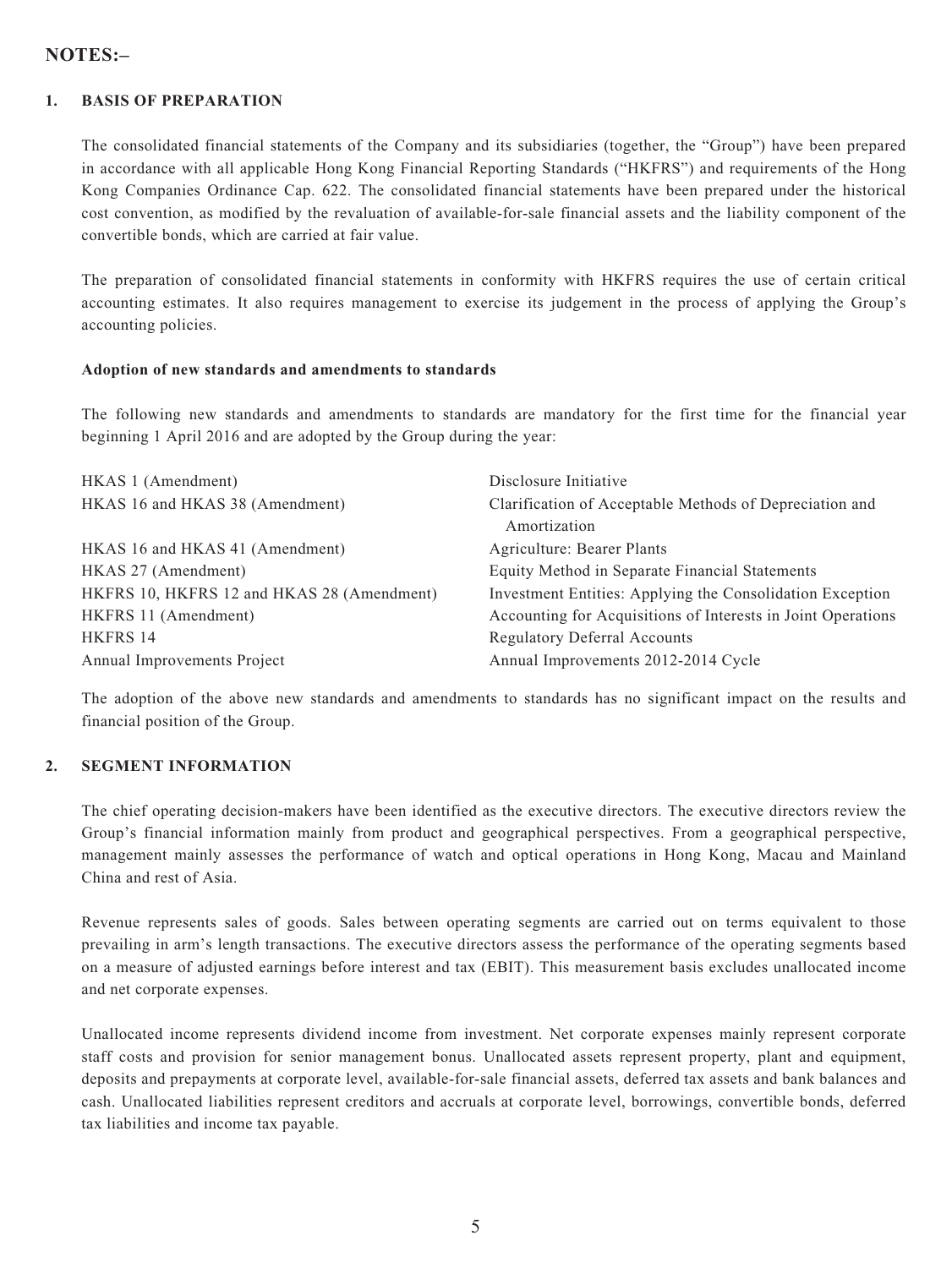|                           |                         | For the year ended 31 March 2017 |                         |                 |                 |                 |
|---------------------------|-------------------------|----------------------------------|-------------------------|-----------------|-----------------|-----------------|
|                           | Watch retail            |                                  | <b>Optical retail</b>   |                 |                 |                 |
|                           | Hong Kong,<br>Macau and |                                  | Hong Kong,<br>Macau and |                 |                 |                 |
|                           | <b>Mainland</b>         | <b>Rest of</b>                   | <b>Mainland</b>         | Rest of         | Wholesale       | Group           |
|                           | China                   | Asia                             | China                   | Asia            | Trading         | <b>Total</b>    |
|                           | <b>HK\$'000</b>         | <b>HK\$'000</b>                  | <b>HK\$'000</b>         | <b>HK\$'000</b> | <b>HK\$'000</b> | <b>HK\$'000</b> |
| <b>Revenues</b>           |                         |                                  |                         |                 |                 |                 |
| <b>Gross segment</b>      | 964,464                 | 360,831                          | 1,001,191               | 197,127         | 557,089         | 3,080,702       |
| Inter-segment             |                         |                                  |                         |                 | (230, 292)      | (230, 292)      |
|                           | 964,464                 | 360,831                          | 1,001,191               | 197,127         | 326,797         | 2,850,410       |
| <b>Segment results</b>    | (107, 097)              | (11, 475)                        | 28,620                  | (31,571)        | 22,288          | (99, 235)       |
| <b>Unallocated income</b> |                         |                                  |                         |                 |                 | 1,938           |
| Net corporate expenses    |                         |                                  |                         |                 |                 | (17, 972)       |
| <b>Operating loss</b>     |                         |                                  |                         |                 |                 | (115, 269)      |
| <b>Finance costs</b>      |                         |                                  |                         |                 |                 | (59, 755)       |
| Loss before income tax    |                         |                                  |                         |                 |                 | (175, 024)      |
| Income tax expense        |                         |                                  |                         |                 |                 | (2,689)         |
| Loss for the year         |                         |                                  |                         |                 |                 | (177, 713)      |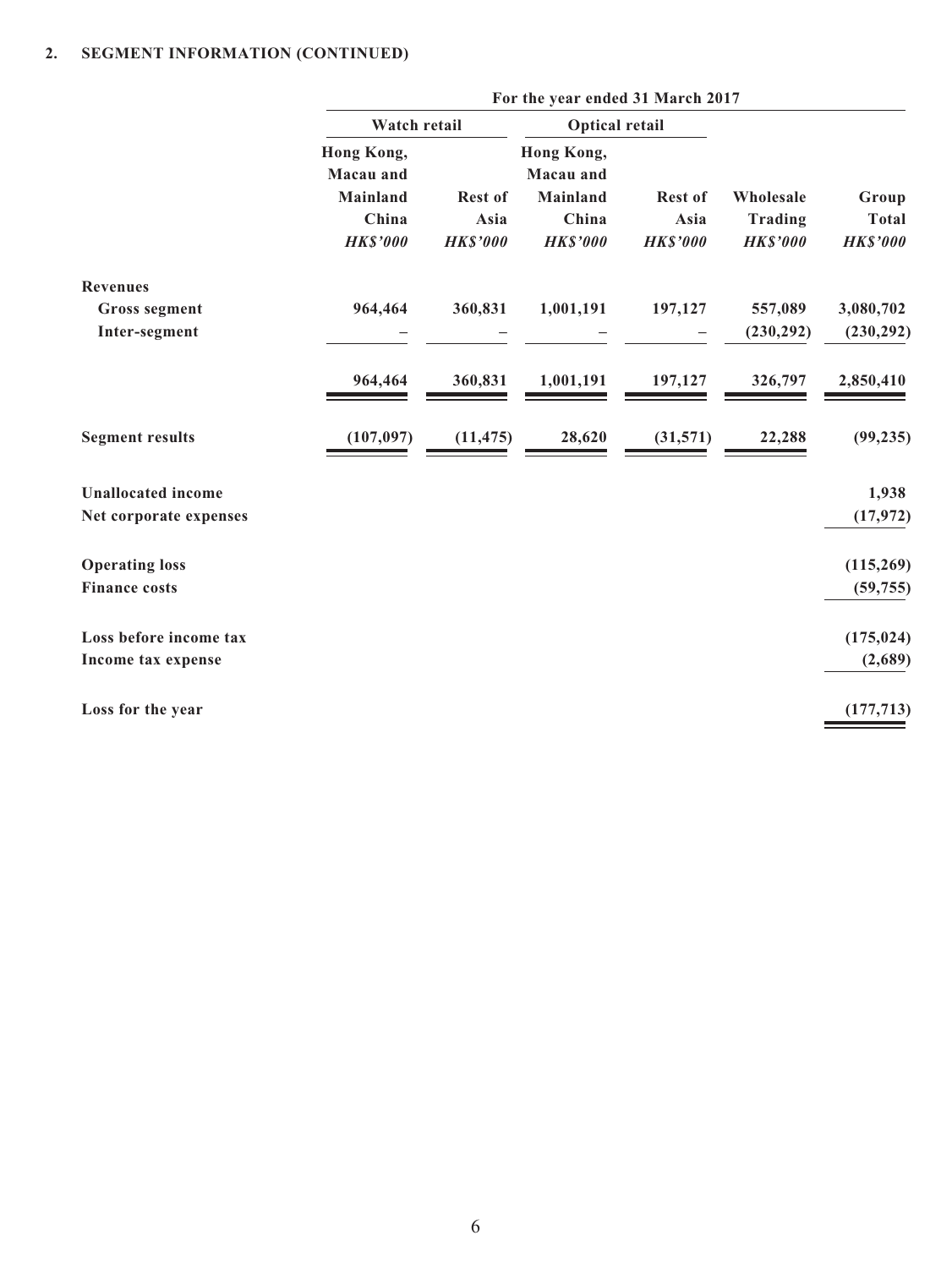|                                      |                                                                 | For the year ended 31 March 2017   |                                                                 |                                    |                                         |                                |                                   |
|--------------------------------------|-----------------------------------------------------------------|------------------------------------|-----------------------------------------------------------------|------------------------------------|-----------------------------------------|--------------------------------|-----------------------------------|
|                                      | Watch retail                                                    |                                    | <b>Optical retail</b>                                           |                                    |                                         |                                |                                   |
|                                      | Hong Kong,<br>Macau and<br>Mainland<br>China<br><b>HK\$'000</b> | Rest of<br>Asia<br><b>HK\$'000</b> | Hong Kong,<br>Macau and<br>Mainland<br>China<br><b>HK\$'000</b> | Rest of<br>Asia<br><b>HK\$'000</b> | Wholesale<br>Trading<br><b>HK\$'000</b> | Unallocated<br><b>HK\$'000</b> | Group<br>Total<br><b>HK\$'000</b> |
| Capital expenditures                 | (14, 196)                                                       | (10, 665)                          | (32, 664)                                                       | (13,807)                           | (3,380)                                 | (3,992)                        | (78, 704)                         |
| Depreciation                         | (21,794)                                                        | (12, 446)                          | (33,983)                                                        | (11, 247)                          | (2, 494)                                | (12,679)                       | (94, 643)                         |
| Amortisation of prepayment           |                                                                 |                                    |                                                                 |                                    |                                         |                                |                                   |
| of lease premium                     |                                                                 | (2,960)                            |                                                                 | (2, 835)                           |                                         |                                | (5,795)                           |
| Amortisation of intangible<br>assets |                                                                 |                                    |                                                                 |                                    | (2,311)                                 |                                | (2,311)                           |
| (Provision)/write back of            |                                                                 |                                    |                                                                 |                                    |                                         |                                |                                   |
| provision for stocks                 | (10,772)                                                        | 3,297                              | (4, 715)                                                        | 35                                 | (11,214)                                | -                              | (23, 369)                         |
| Impairment of property, plant        |                                                                 |                                    |                                                                 |                                    |                                         |                                |                                   |
| and equipment                        | (3, 643)                                                        | (1,264)                            | (2,820)                                                         | (1,734)                            |                                         |                                | (9, 461)                          |
| <b>Impairment of intangible</b>      |                                                                 |                                    |                                                                 |                                    |                                         |                                |                                   |
| assets                               |                                                                 |                                    |                                                                 |                                    | (3,736)                                 |                                | (3,736)                           |
| <b>Provision for onerous</b>         |                                                                 |                                    |                                                                 |                                    |                                         |                                |                                   |
| contracts                            | (17, 713)                                                       | (827)                              | (3,271)                                                         | (2,084)                            |                                         |                                | (23, 895)                         |
|                                      |                                                                 |                                    | As at 31 March 2017                                             |                                    |                                         |                                |                                   |
|                                      | Watch retail                                                    |                                    | <b>Optical retail</b>                                           |                                    |                                         |                                |                                   |
|                                      | Hong Kong,<br>Macau and                                         |                                    | Hong Kong,<br>Macau and                                         |                                    |                                         |                                |                                   |

| Mainland        | <b>Rest of</b>  | Mainland        | Rest of         | Wholesale      | Group           |
|-----------------|-----------------|-----------------|-----------------|----------------|-----------------|
| China           | Asia            | China           | Asia            | Trading        | <b>Total</b>    |
| <b>HK\$'000</b> | <b>HK\$'000</b> | <b>HK\$'000</b> | <b>HK\$'000</b> | <b>HKS'000</b> | <b>HK\$'000</b> |
| 680,919         | 167,066         | 331,699         | 112,898         | 490,313        | 1,782,895       |
|                 |                 |                 |                 |                | 865,336         |
|                 |                 |                 |                 |                | 2,648,231       |
| 289,455         | 35,733          | 156,745         | 23,918          | 70,537         | 576,388         |
|                 |                 |                 |                 |                | 1,145,684       |
|                 |                 |                 |                 |                | 1,722,072       |
|                 | Macau anu       |                 | Macau anu       |                |                 |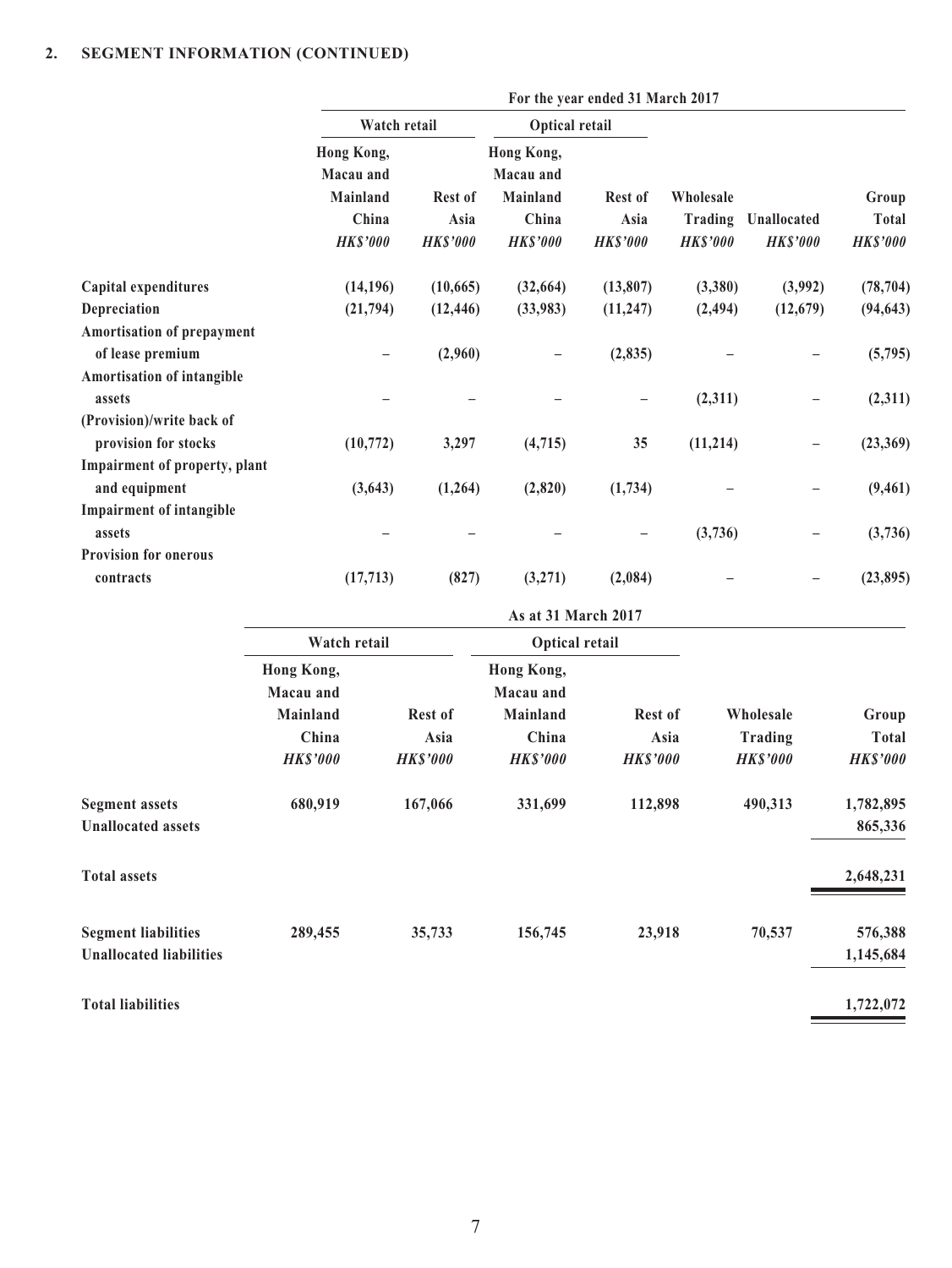|                                              |                         |          | For the year ended 31 March 2016 |           |            |                        |
|----------------------------------------------|-------------------------|----------|----------------------------------|-----------|------------|------------------------|
|                                              | Watch retail            |          | Optical retail                   |           |            |                        |
|                                              | Hong Kong,<br>Macau and |          | Hong Kong,<br>Macau and          |           |            |                        |
|                                              | Mainland                | Rest of  | Mainland                         | Rest of   | Wholesale  | Group                  |
|                                              | China                   | Asia     | China                            | Asia      | Trading    | Total                  |
|                                              | HK\$'000                | HK\$'000 | HK\$'000                         | HK\$'000  | HK\$'000   | HK\$'000               |
| Revenues                                     |                         |          |                                  |           |            |                        |
| Gross segment                                | 1,387,825               | 415,946  | 1,025,062                        | 228,746   | 613,815    | 3,671,394              |
| Inter-segment                                |                         |          |                                  |           | (269, 678) | (269, 678)             |
|                                              | 1,387,825               | 415,946  | 1,025,062                        | 228,746   | 344,137    | 3,401,716              |
| Segment results                              | (30,770)                | (199)    | 22,950                           | (10, 590) | 10,159     | (8, 450)               |
| Unallocated income<br>Net corporate expenses |                         |          |                                  |           |            | 3,506<br>(89,991)      |
| Operating loss<br>Finance costs              |                         |          |                                  |           |            | (94, 935)<br>(90, 778) |
| Loss before income tax<br>Income tax expense |                         |          |                                  |           |            | (185, 713)<br>(4,066)  |
| Loss for the year                            |                         |          |                                  |           |            | (189, 779)             |

| Loss for the year |  |  |  |
|-------------------|--|--|--|
|-------------------|--|--|--|

|                                   | For the year ended 31 March 2016    |                   |                                     |                          |                            |                                |                          |
|-----------------------------------|-------------------------------------|-------------------|-------------------------------------|--------------------------|----------------------------|--------------------------------|--------------------------|
|                                   | Watch retail                        |                   | Optical retail                      |                          |                            |                                |                          |
|                                   | Hong Kong,<br>Macau and<br>Mainland | Rest of           | Hong Kong,<br>Macau and<br>Mainland | Rest of                  | Wholesale                  |                                | Group                    |
|                                   | China<br>HK\$'000                   | Asia<br>HK\$'000  | China<br><i>HK\$'000</i>            | Asia<br><i>HK\$'000</i>  | Trading<br><b>HK\$'000</b> | Unallocated<br><b>HK\$'000</b> | Total<br><i>HK\$'000</i> |
| Capital expenditures              | (28, 827)                           | (11,096)          | (39, 957)                           | (18, 174)                | (76, 947)                  | (9,042)                        | (184, 043)               |
| Depreciation                      | (27, 590)                           | (17, 136)         | (36,957)                            | (10,674)                 | (3,157)                    | (12,760)                       | (108, 274)               |
| Amortisation of prepayment        |                                     |                   |                                     |                          |                            |                                |                          |
| of lease premium                  |                                     | (3, 126)          |                                     | (2,774)                  |                            |                                | (5,900)                  |
| Amortisation of intangible assets |                                     |                   |                                     |                          | (2,346)                    |                                | (2,346)                  |
| (Provision)/write back of         |                                     |                   |                                     |                          |                            |                                |                          |
| provision for stocks              | (4,947)                             | 6,545             | (5,678)                             | (673)                    | (29, 477)                  |                                | (34,230)                 |
| Impairment of property, plant     |                                     |                   |                                     |                          |                            |                                |                          |
| and equipment                     | (3, 438)                            | (568)             | (2,620)                             | (395)                    |                            | —                              | (7,021)                  |
| Impairment of intangible assets   |                                     | $\hspace{0.05cm}$ |                                     | $\overline{\phantom{m}}$ | (26, 431)                  | $\overline{\phantom{m}}$       | (26, 431)                |
| Provision for onerous contracts   | (15, 424)                           |                   | (2, 136)                            |                          |                            |                                | (17, 560)                |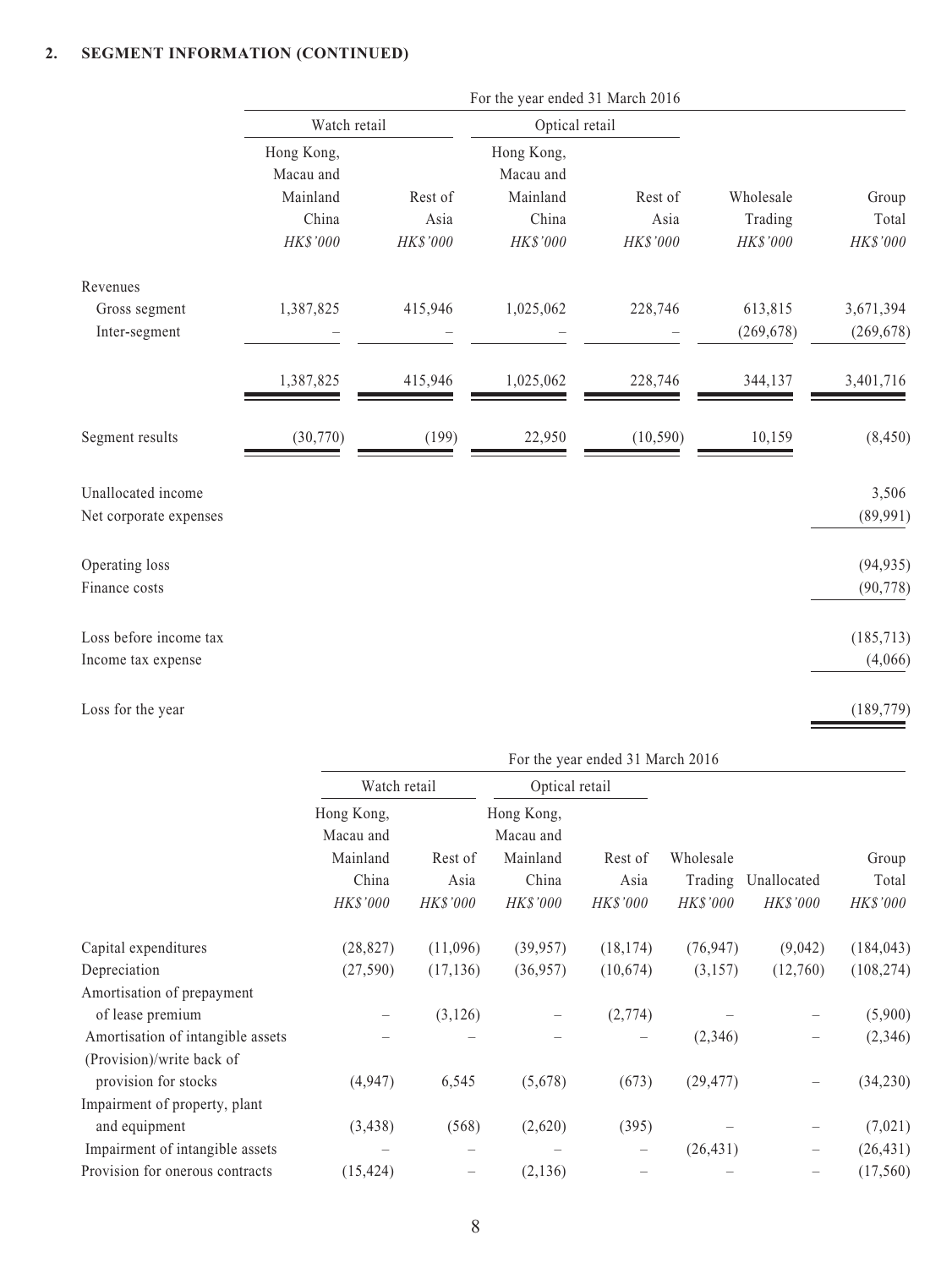|                                                                                 | As at 31 March 2016     |          |                         |              |                 |              |  |
|---------------------------------------------------------------------------------|-------------------------|----------|-------------------------|--------------|-----------------|--------------|--|
|                                                                                 | Watch retail            |          | Optical retail          |              |                 |              |  |
|                                                                                 | Hong Kong,<br>Macau and |          | Hong Kong,<br>Macau and |              |                 |              |  |
|                                                                                 | Mainland                | Rest of  | Mainland                | Rest of      | Wholesale       | Group        |  |
|                                                                                 | China                   | Asia     | China                   | Asia         | Trading         | Total        |  |
|                                                                                 | HK\$'000                | HK\$'000 | HK\$'000                | $H K\$$ '000 | HK\$'000        | $H K\$$ '000 |  |
| Segment assets                                                                  | 787,577                 | 200,472  | 365,570                 | 136,079      | 536,047         | 2,025,745    |  |
| Unallocated assets                                                              |                         |          |                         |              |                 | 932,643      |  |
| Total assets                                                                    |                         |          |                         |              |                 | 2,958,388    |  |
| Segment liabilities                                                             | 256,077                 | 40,140   | 155,551                 | 28,333       | 85,909          | 566,010      |  |
| Unallocated liabilities                                                         |                         |          |                         |              |                 | 1,155,560    |  |
| Total liabilities                                                               |                         |          |                         |              |                 | 1,721,570    |  |
| An analysis of the Group's revenue by geographical area is as follows:          |                         |          |                         |              |                 |              |  |
|                                                                                 |                         |          |                         |              | 2017            | 2016         |  |
|                                                                                 |                         |          |                         |              | <b>HK\$'000</b> | HK\$'000     |  |
| Hong Kong, Macau and Mainland China                                             |                         |          |                         |              | 2,135,881       | 2,577,680    |  |
| Rest of Asia                                                                    |                         |          |                         |              | 711,973         | 823,003      |  |
| Europe                                                                          |                         |          |                         |              | 2,556           | 1,033        |  |
|                                                                                 |                         |          |                         |              | 2,850,410       | 3,401,716    |  |
| An analysis of the Group's segments results by geographical area is as follows: |                         |          |                         |              |                 |              |  |
|                                                                                 |                         |          |                         |              | 2017            | 2016         |  |
|                                                                                 |                         |          |                         |              | <b>HK\$'000</b> | HK\$'000     |  |
| Hong Kong, Macau and Mainland China                                             |                         |          |                         |              | (55, 268)       | 20,761       |  |
| Rest of Asia                                                                    |                         |          |                         |              | (23, 948)       | 4,450        |  |
| Europe                                                                          |                         |          |                         |              | (20, 019)       | (33, 661)    |  |

**(99,235)** (8,450)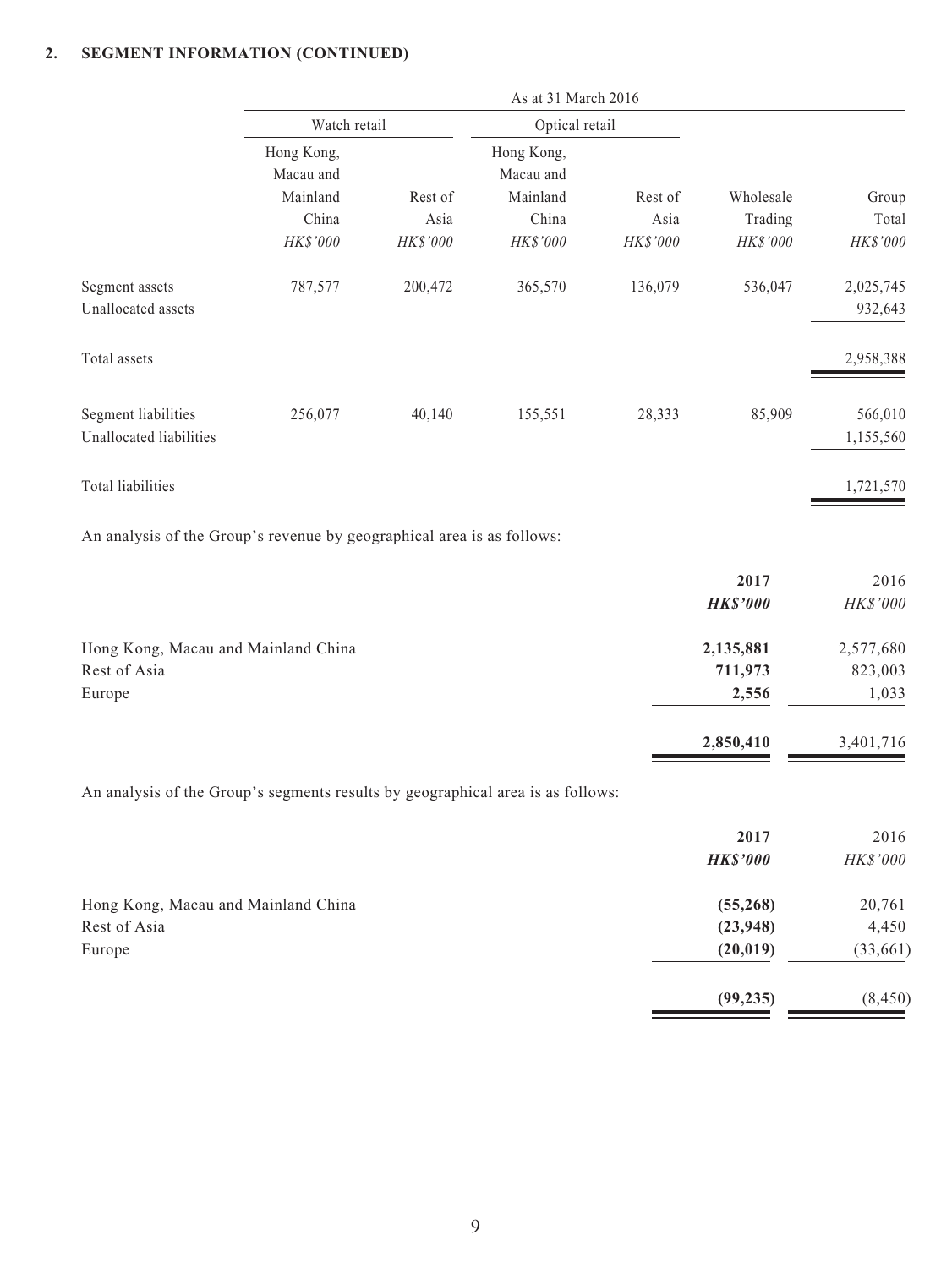An analysis of the Group's non-current assets (other than financial instruments and deferred tax assets) by geographical area is as follows:

|                                                               | 2017            | 2016     |
|---------------------------------------------------------------|-----------------|----------|
|                                                               | <b>HK\$'000</b> | HK\$'000 |
| Hong Kong, Macau and Mainland China                           | 434,090         | 481,835  |
| Rest of Asia                                                  | 154,310         | 176,459  |
| Europe                                                        | 75,384          | 80,721   |
|                                                               | 663,784         | 739,015  |
| 3.<br><b>OTHER GAINS, NET</b>                                 |                 |          |
|                                                               | 2017            | 2016     |
|                                                               | <b>HK\$'000</b> | HK\$'000 |
| (Loss)/gain on disposal of property, plant and equipment, net | (3,758)         | 265      |
| Exchange losses, net                                          | (16, 658)       | (2,170)  |
| Gain on redemption of convertible bonds                       | 75,901          |          |
| Gain on bargain purchase of a subsidiary                      |                 | 9,863    |
| Gain on remeasuring to fair value of the existing interest in |                 |          |
| an associate upon acquisition of control                      |                 | 4,222    |
|                                                               | 55,485          | 12,180   |
| <b>OTHER INCOME</b><br>4.                                     |                 |          |
|                                                               | 2017            | 2016     |
|                                                               | <b>HK\$'000</b> | HK\$'000 |
| Building management fee income                                | 2,340           | 2,340    |
| Dividend income from investments                              | 1,938           | 3,506    |
| Interest income                                               | 2,827           | 1,946    |
| Sundries                                                      | 19,295          | 14,578   |
|                                                               | 26,400          | 22,370   |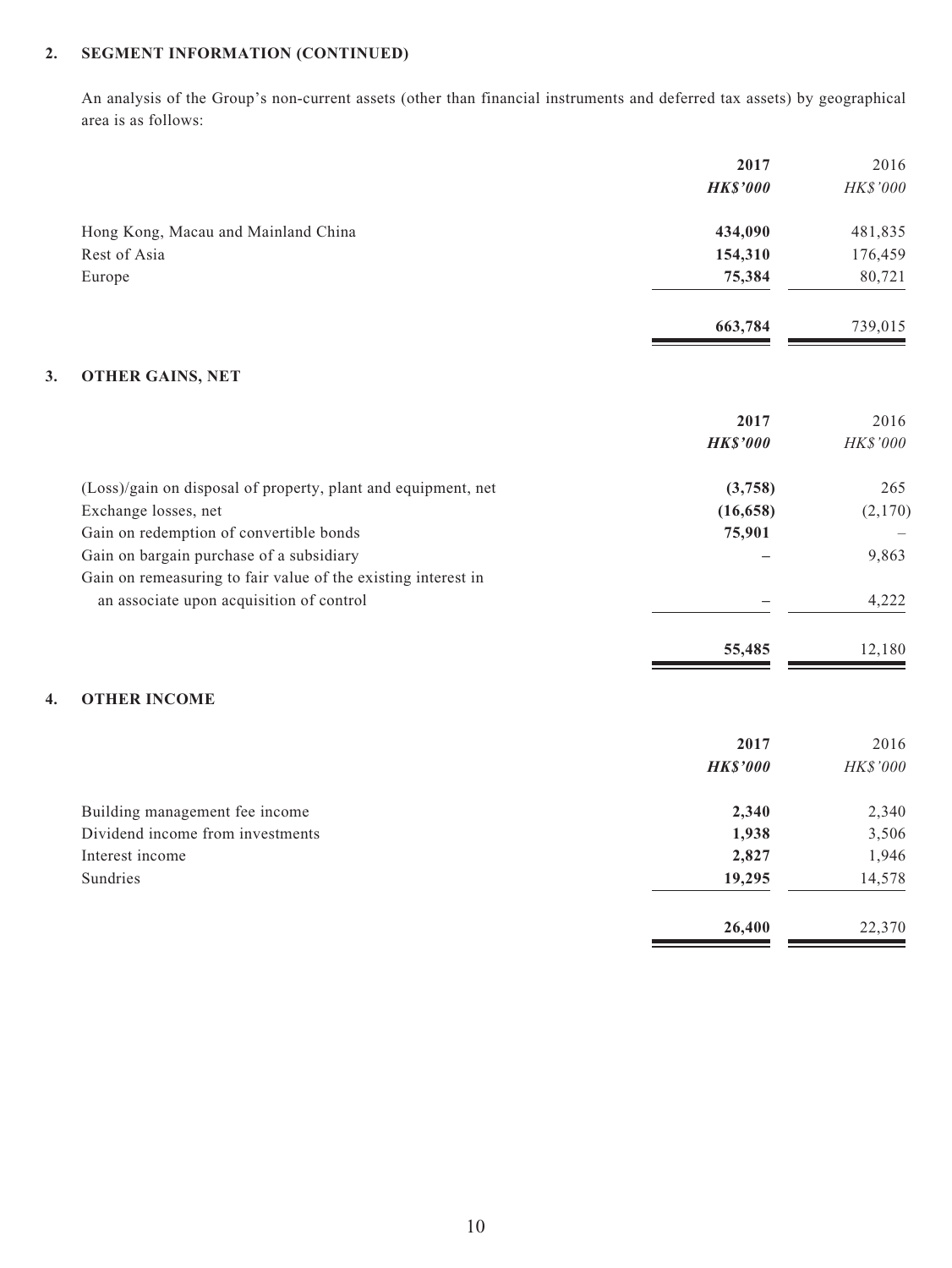### **5. EXPENSES BY NATURE**

|                                                      | 2017            | 2016      |
|------------------------------------------------------|-----------------|-----------|
|                                                      | <b>HK\$'000</b> | HK\$'000  |
| Cost of stocks sold and raw materials consumed       | 1,173,680       | 1,370,752 |
| Amortisation of intangible assets                    | 2,311           | 2,346     |
| Amortisation of prepayment of lease premium          | 5,795           | 5,900     |
| Depreciation of property, plant and equipment        |                 |           |
| $-$ Owned                                            | 94,589          | 108,220   |
| - Leased                                             | 54              | 54        |
| Impairment of property, plant and equipment          | 9,461           | 7,021     |
| Impairment of intangible assets                      | 3,736           | 26,431    |
| Provision for onerous contracts                      | 23,895          | 17,560    |
| Auditor's remuneration                               |                 |           |
| - Audit services                                     | 5,813           | 5,350     |
| $-$ Non-audit services                               | 1,208           | 1,777     |
| Operating leases on buildings                        | 650,046         | 715,354   |
| Provision for stocks                                 | 23,369          | 34,230    |
| Impairment of debtors                                | 813             | 80        |
| Write back of bad debt provision                     | (63)            | (55)      |
| Donations                                            | 963             | 293       |
| Employee benefit expenses                            | 594,022         | 683,546   |
| Others                                               | 457,872         | 552,342   |
| Total cost of sales, selling expenses, general and   |                 |           |
| administrative expenses and other operating expenses | 3,047,564       | 3,531,201 |

#### **6. INCOME TAX EXPENSE**

Hong Kong profits tax has been provided at the rate of 16.5% on the estimated assessable profits for the year ended 31 March 2017 (2016:16.5%) less relief for available tax losses. Taxation on overseas profits has been calculated on the estimated assessable profits for the year at the rates of taxation prevailing in the territories in which the Group operates.

The amount of income tax charged to the consolidated income statement represents:

|                                             | 2017            | 2016      |
|---------------------------------------------|-----------------|-----------|
|                                             | <b>HK\$'000</b> | HK\$'000  |
| Current income tax                          |                 |           |
| - Hong Kong profits tax                     | 9,012           | 11,188    |
| - Overseas profits tax                      | 5,680           | 6,145     |
| - Over provisions in respect of prior years | (184)           | (1,048)   |
|                                             | 14,508          | 16,285    |
| Deferred income tax                         | (11, 819)       | (12, 219) |
| Income tax expense                          | 2,689           | 4,066     |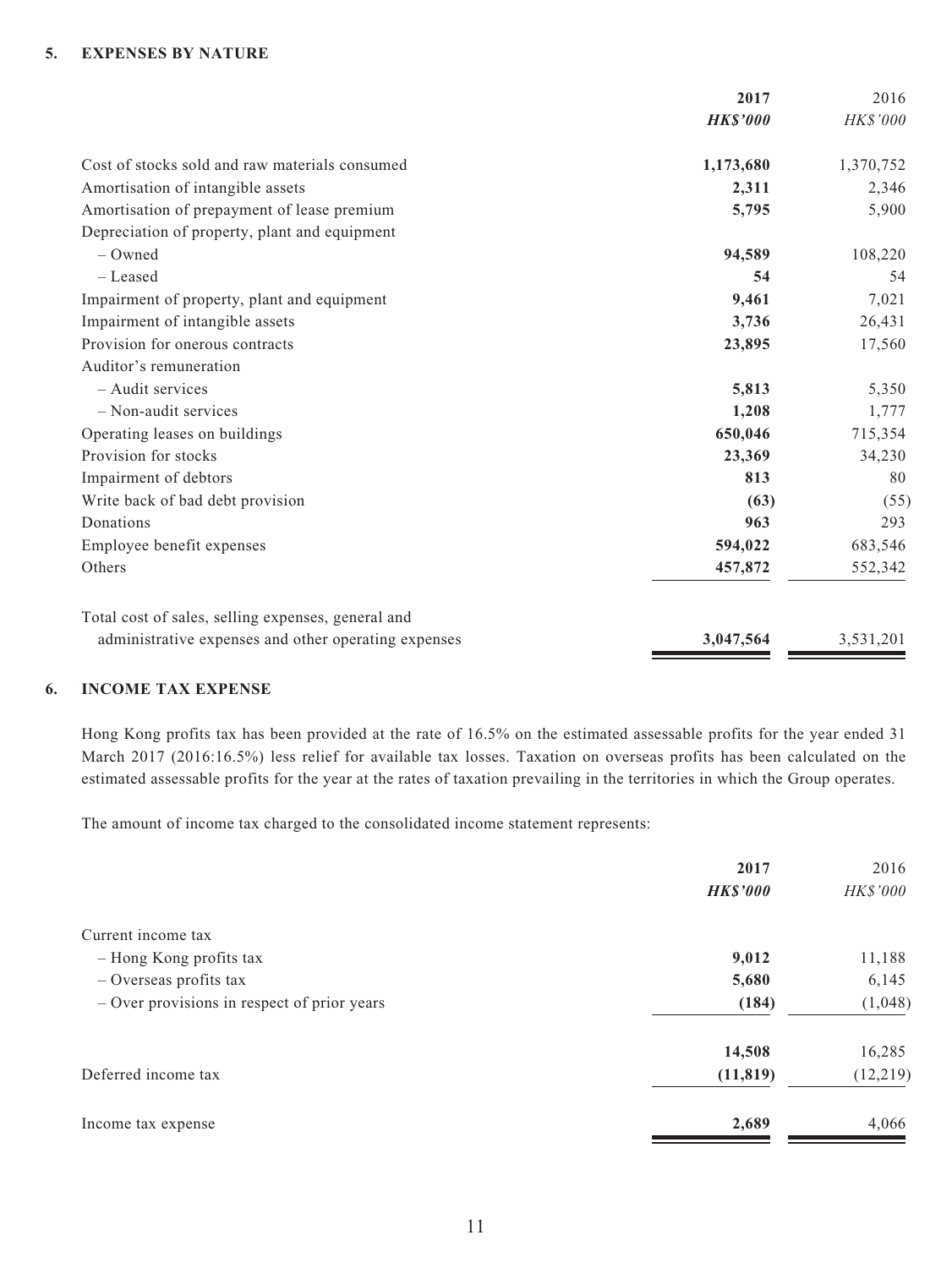### **7. DIVIDENDS**

The directors did not recommend any interim or final dividend in respect of the years ended 31 March 2017 and 2016.

#### **8. LOSS PER SHARE**

#### **Basic**

Basic loss per share is calculated by dividing the loss attributable to equity holders of the Company by the weighted average number of ordinary shares in issue during the year.

|                                                                 | 2017       | 2016      |
|-----------------------------------------------------------------|------------|-----------|
| Weighted average number of ordinary shares in issue (thousands) | 1,046,474  | 1,046,474 |
| Loss attributable to equity holders of the Company (HK\$'000)   | (177, 921) | (190,009) |
| Basic loss per share (HK cents)                                 | (17.00)    | (18.16)   |

#### **Diluted**

Diluted loss per share for the years ended 31 March 2017 and 2016 equal the basic loss per share as the conversion of convertible bonds was anti-dilutive.

#### **9. DEBTORS, DEPOSITS AND PREPAYMENTS**

|                                                 | 2017            | 2016       |
|-------------------------------------------------|-----------------|------------|
|                                                 | <b>HK\$'000</b> | HK\$'000   |
| Trade debtors, gross                            | 252,701         | 249,337    |
| Less: provision for impairment of trade debtors | (1,253)         | (549)      |
| Trade debtors, net                              | 251,448         | 248,788    |
| Deposits, prepayments and other debtors         | 303,134         | 338,308    |
|                                                 | 554,582         | 587,096    |
| Less: non-current portion                       | (129, 590)      | (153, 846) |
| Current portion                                 | 424,992         | 433,250    |
| Trade debtors analysed by invoice date (note):  |                 |            |
| Below 60 days                                   | 48,458          | 54,902     |
| Over 60 days                                    | 204,243         | 194,435    |
|                                                 | 252,701         | 249,337    |

#### *Note:*

Trade debtors include a balance of HK\$175,081,000 (2016: HK\$159,755,000) due from import and export agents which are settled on a back-to-back basis upon the settlement from the Group's subsidiaries in the Mainland China and have no fixed terms of settlement. Other than the balances due from import and export agents, trade debtors are substantially aged less than one year.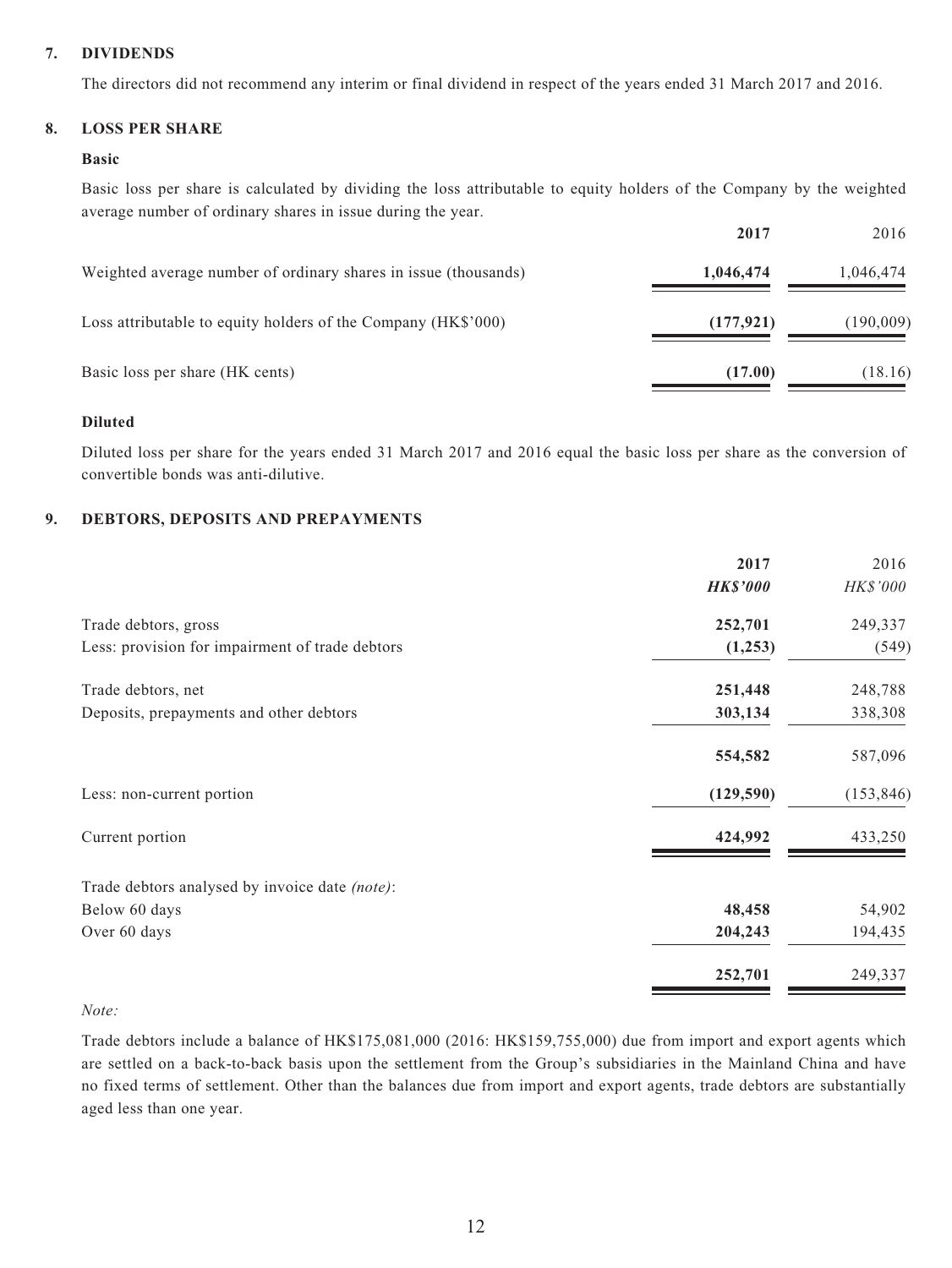#### **10. CREDITORS AND ACCRUALS**

|                                           | 2017            | 2016     |
|-------------------------------------------|-----------------|----------|
|                                           | <b>HK\$'000</b> | HK\$'000 |
| Trade creditors analysed by invoice date: |                 |          |
| Below 60 days                             | 125,986         | 157,259  |
| Over 60 days                              | 187,196         | 164,002  |
|                                           | 313,182         | 321,261  |
| Other creditors and accruals              | 298,723         | 267,974  |
|                                           | 611,905         | 589,235  |
|                                           |                 |          |

### **11. COMMITMENTS**

(a) Capital expenditure contracted for at the end of the year but not yet incurred is as follow:

|                               | 2017<br><b>HK\$'000</b> | 2016<br><b>HK\$'000</b> |
|-------------------------------|-------------------------|-------------------------|
| Property, plant and equipment |                         | 6,275                   |

(b) Commitments under operating leases (where the Group is the lessee)

The Group had future aggregate minimum lease payments under non-cancellable operating leases as follow:

|                                                   | 2017            | 2016      |
|---------------------------------------------------|-----------------|-----------|
|                                                   | <b>HK\$'000</b> | HK\$'000  |
| <b>Buildings</b>                                  |                 |           |
| Not later than one year                           | 524,186         | 581,130   |
| Later than one year but not later than five years | 347,852         | 453,802   |
| Later than five years                             | 4,624           | 4,935     |
|                                                   | 876,662         | 1,039,867 |

The leases have varying terms, escalation clauses and renewal rights. The operating lease rentals of certain stores are based on the higher of a minimum guaranteed rental or a sales level based rental. The minimum guaranteed rental has been used to arrive at the above commitments.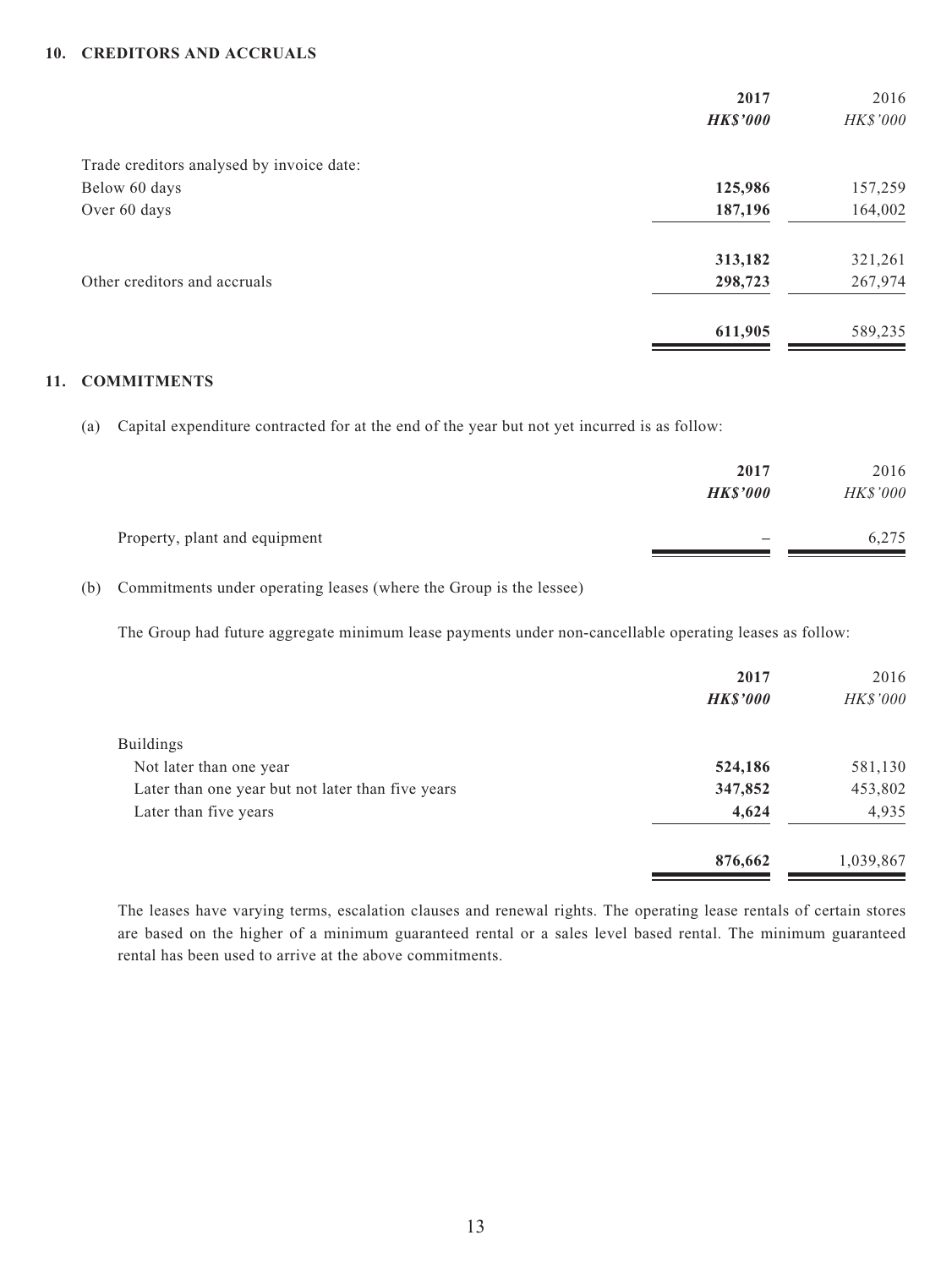#### **11. COMMITMENTS (continued)**

(c) Operating leases arrangements (where the Group is the lessor)

The Group had future aggregate minimum lease receivables under non-cancellable operating leases as follow:

|                                                   | 2017<br><b>HK\$'000</b> | 2016<br>HK\$'000 |
|---------------------------------------------------|-------------------------|------------------|
| Properties                                        |                         |                  |
| Not later than one year                           | 1,091                   | 869              |
| Later than one year but not later than five years | 1,093                   | 1,202            |
|                                                   | 2,184                   | 2,071            |

#### **12. CONVERTIBLE BONDS**

On 15 September 2016, the convertible bonds were fully redeemed and the convertible bonds were re-measured at its fair value at the date of redemption. The Group has recognised a gain of HK\$75,901,000 upon redemption.

#### **13. POST BALANCE SHEET DATE EVENT**

Prior to the date of this report, the Group obtained a one-off waiver from a bank from strict compliance with certain covenant requirements; and the Group has further agreed revisions to certain covenant requirements of bank borrowings amounting to HK\$660,830,000 with the same bank.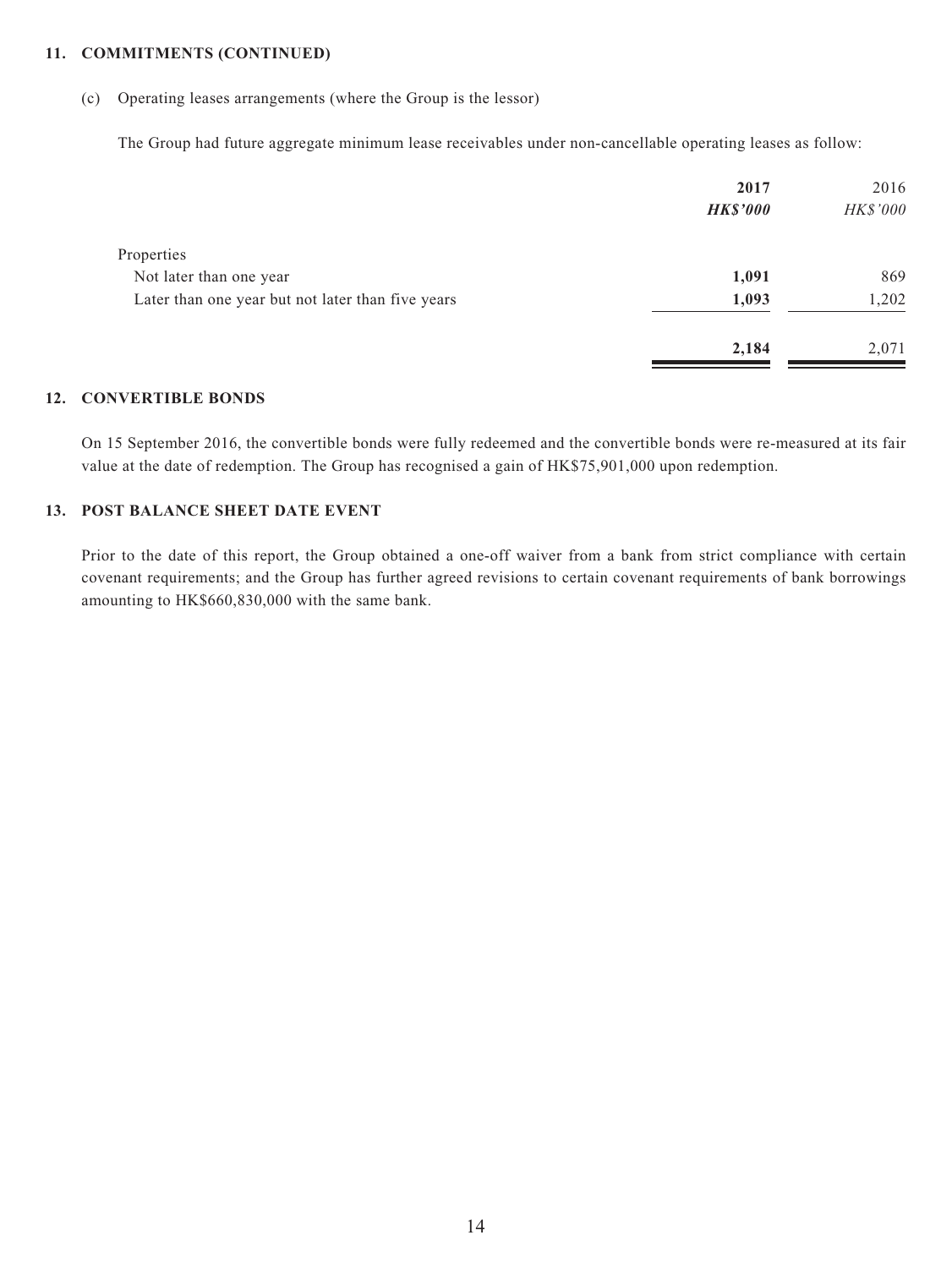## **MANAGEMENT DISCUSSION AND ANALYSIS**

- Group Turnover decreased by 16.2% (FX neutral: 15.2%)
- Group Net Loss at HK\$177.9 million
- Group Gross Profit Margin down from 59.7% to 58.8%
- Operating costs reduced by 13.3%
- Group Inventory reduced by HK\$172.1 million, or 15.7%
- Net cash inflow from operating activities of HK\$89.4 million

The Group's businesses comprise principally of watch retailing ("CITY CHAIN"), optical retailing ("OPTICAL 88" and "eGG Optical Boutique"); and the wholesale trading of watches and optical frames. The Group operates shops in Hong Kong, Macau, Mainland China ("Greater China"), Singapore, Malaysia and Thailand.

During the year under review, Group financial performance continued to be affected by the persistent economic slowdown in the regions where we operate due to weak tourist spending in Hong Kong and weak Southeast Asian currencies. These factors impacted our business divisions and geographical units to varying degrees, with the impact more apparent in our watch business; the optical business by its nature is more resilient.

The Group posted a turnover of HK\$2,850.4 million (2016: HK\$3,401.7 million), a decline of 16.2% (FX neutral: 15.2%) and a loss attributable to Group equity holders of HK\$177.9 million (2016: loss of HK\$190.0 million). The net loss included the impairment of intangible assets related to our Swiss movement production facility of HK\$3.7 million (2016: HK\$26.4 million) and the non-cash impact of the redemption of convertible bonds (fully settled in September 2016) as follows:

- the gain on redemption of convertible bonds of HK\$75.9 million;
- the amortization of share-based payment of convertible bonds of HK\$9.3 million; and
- an increase in the liability component of convertible bonds of HK\$41.2 million as at date of redemption.

Financial performance of the Group was further impacted by the non-cash provision of onerous lease and impairment on fixed assets of certain retail shops of HK\$33.4 million (2016: HK\$24.6 million) and a non-cash stock provision of HK\$23.4 million (2016: HK\$34.2 million), given the weak retail sentiment. Gross profit margin was 58.8% compared to 59.7% in the previous financial year.

Group shop portfolio was rationalised to streamline cost structures to alleviate the burden of high shop rentals, operating overheads and back-end office costs.

Operating costs (other than the accounting impact of convertible bonds and impairment of intangible assets related to our Swiss movement production facility) decreased by around 13.3%.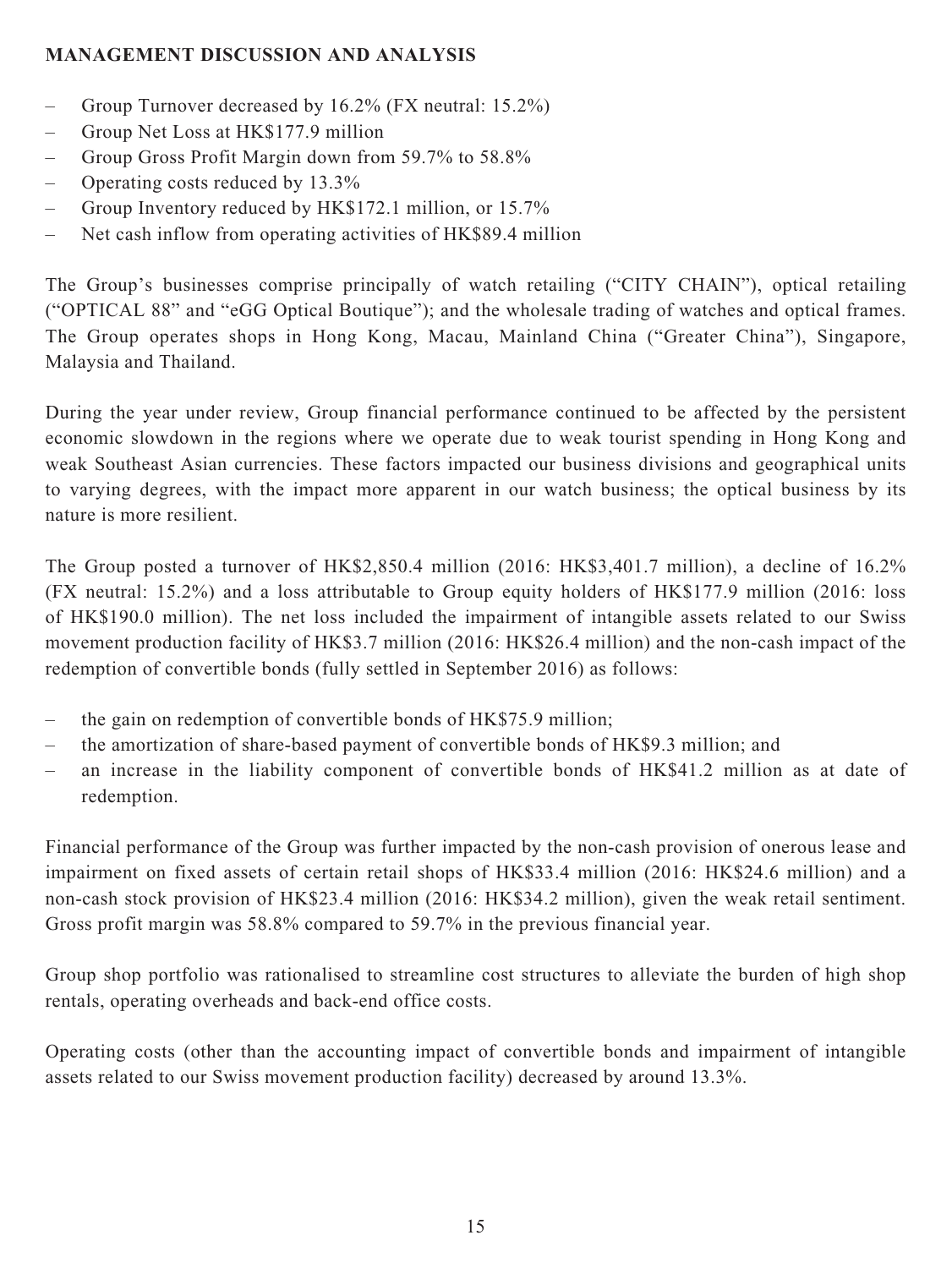To improve performance, initiatives to rationalise operating costs in regions we operate in will continue in the current financial year. However, because of the rigid nature of leases and the time lag, we expect further improvements in rental and cost structures to be reflected more substantially in FY2018/19, and to a lesser extent in FY2017/18.

Inventory was reduced by 15.7% with inventory turnover days falling to 288 days (2016: 293 days).

# **FINAL DIVIDEND**

The Board does not recommend the payment of a final dividend for the year ended 31 March 2017 (2016: Nil per ordinary share).

# *CITY CHAIN GROUP*

- City Chain Group turnover down 26.5%
- City Chain Group Loss before interest and tax (LBIT) of HK\$118.6 million

The City Chain Group operates stores in Hong Kong, Macau, Mainland China, Singapore, Thailand and Malaysia together with on-line stores at [https://citychain-hk.tmall.hk](https://citychain-hk.tmall.hk/) /, <https://titus.world.tmall.com/> and <http://mall.jd.com/index-54221.html>. Turnover declined by 26.5% to HK\$1,325.3 million (2016: HK\$1,803.8 million) and a LBIT of HK\$118.6 million (2016: LBIT of HK\$31 million) was reported.

## *Greater China*

Turnover for Greater China fell by 30.5% to HK\$964.5 million (2016: HK\$1,387.9 million), caused by a significant fall in tourist spending and weak local consumption. Hence, a LBIT of HK\$107.1 million (2016: HK\$30.8 million) was recorded.

To address the unfavourable operating environment, we continued to close non-performing shops and negotiate better leasing terms, and as such, y-o-y rental expenses fell by 13.2%. With other robust cost containment measures, total operating costs decreased by 21.9%. With the expected expiry of leases with high rentals in the next 12 months, the Group expects the performance from this region to improve.

# *South East Asia*

Faced with a challenging retail environment and depreciation of currencies in Southeast Asia, turnover in Malaysia, Singapore and Thailand fell by 13.3% to HK\$360.8 million (2016: HK\$415.9 million). A LBIT of HK\$11.5 million (2016: LBIT of HK\$0.2 million) was reported but without accounting for exchange loss, an earnings before interest and tax (EBIT) of HK\$0.1 million (2016: EBIT of HK\$0.4 million) was posted.

Malaysia remained profitable with underperformance in Singapore. We have seen some gradual recovery in Thailand since Q4 of FY2016/17 and satisfactory same-store sales growth has been sustained since March 2017 to report date.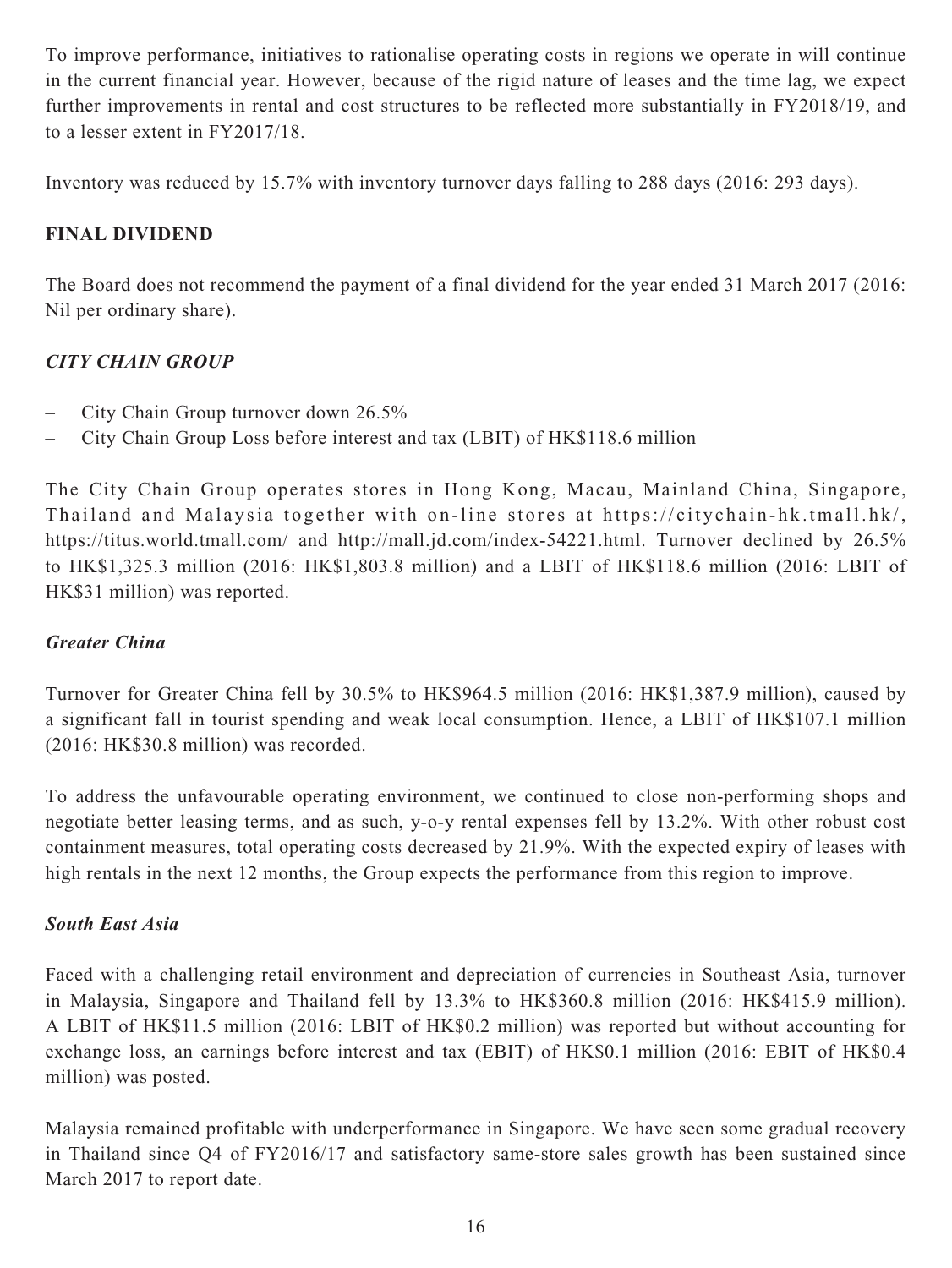## *A Young Fresh Image*

During the year under review, we embarked on a major project to rejuvenate our stores to align the CITY CHAIN image with current trends. Our refreshed stores come with changed layouts and a sharp focus on connected wearables, creating a younger lifestyle shopping environment to enhance customer experience.

Further, with positive performance from our e-commerce business in Mainland China, we will invest in e-commerce platforms in Hong Kong and South East Asia and also expand marketing on social media.

## *OPTICAL 88 GROUP*

- Optical 88 Group turnover down by 8.3%
- Optical 88 Group EBIT down 21.5% to HK\$25.6 million

The Optical 88 Group operates shops throughout Hong Kong, Macau, Mainland China, Singapore, Malaysia and Thailand; and as one of the leading optical retailers in Asia, it delivers quality professional eye care/eyewear products and services, and hearing care products and services.

Turnover at Optical 88 Group decreased 8.3% to HK\$1,001.6 million (2016: HK\$1,092.2 million) due to mild market demand. Southeast Asia under-performed, dragging the Optical 88 Group to record a lower EBIT of HK\$25.6 million (2016: HK\$32.6 million).

### *Greater China*

Turnover in Greater China posted a decline of 6.8% to HK\$804.5 million (2016: HK\$863.5 million) given softened consumer demand. Enhanced operational efficiency due to a nearly 9% reduction in operating costs uplifted profitability as EBIT increased by 32.1% to HK\$57.2 million (2016: HK\$43.3 million).

### *South East Asia*

Faced with intense competition and weak local currencies, our Southeast Asia operations posted a decrease in turnover of 13.8% to HK\$197.1 million (2016: HK\$228.7 million). A LBIT of HK\$31.6 million (2016: HK\$10.6 million) was recorded, largely attributable to a HK\$12.6 million one-off charge and exchange losses from the weaker Ringgit and Singapore dollar. To achieve better returns, the Group has been refining operating and marketing strategies to improve shop performance.

### *Healthcare Aspirations*

In line with our major strategy change to focus on healthcare in recent years, Optical 88's first Family Eye Care concept store in Hong Kong has been well received; and further store rollout adopting this new concept will be undertaken in other regions. Further, in addition to the existing two Professional Eye Care Centres in Hong Kong and a recently opened Centre in Singapore, another two new Centres will soon open, with one Centre in Guangzhou and another Centre in Hong Kong.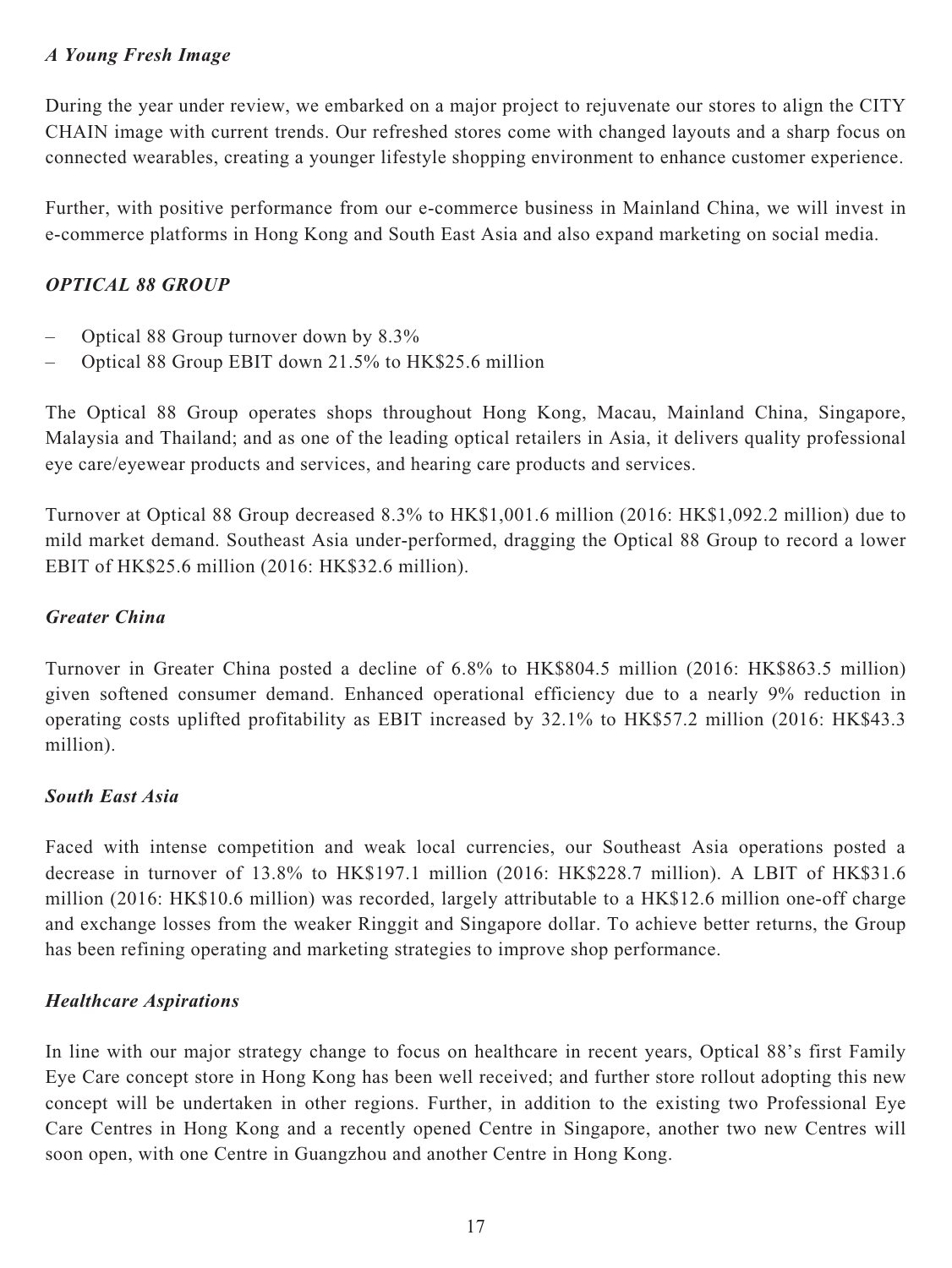## *eGG OPTICAL BOUTIQUE*

- eGG Group turnover up by 21.8%
- eGG Hong Kong recorded positive same store sales growth

There are eGG stores in Hong Kong, Mainland China and Southeast Asia together with an online store at [https://eggyj.tmall.com.](https://eggyj.tmall.com) In FY2016/17, our eGG business continued to deliver momentum as turnover increased by 21.8% (FX neutral: 24.4%) to HK\$196.8 million (2016: HK\$161.6 million). eGG Hong Kong continued to enjoy turnover growth, increasing 22.9% as its popularity gained traction amongst consumers looking for fast fashion and stylish eyewear. In Mainland China, turnover was up 20.0% with gradual shop rollout. However, intense competition in some areas impacted profitability. As new shops have a longer run in time to reach scalable business volume, diseconomies led to a higher LBIT of HK\$28.5 million (2016: HK\$20.3 million). Meanwhile, our supply chain has been restructured to shorten production lead time and to offer fresher products. The Group expects the positive momentum in this business segment to carry forward as a prudent approach to shop rollout continues.

## *SUPPLY CHAIN MANAGEMENT AND WHOLESALE TRADING*

This business division is made up of the Group's supply chain and watch and optical wholesale units.

As a result of sluggish retail performance and contracted procurement, turnover decreased by 5.0% to HK\$326.8 million (2016: HK\$344.1 million). But EBIT increased to HK\$22.3 million (2016: HK\$10.2 million) due to a non-cash impairment for our Swiss movement production facility of HK\$3.7 million incurred in this financial year compared to HK\$26.4 million booked in the previous financial year.

### **OUTLOOK**

In the preceding few months, we have started to see stabilising turnover in certain regions where we operate. However, at this stage it is premature to say that we are witnessing a turnaround in retail sentiment since many external uncertainties still prevail. Therefore, in the first half of FY2017/18, we will focus on consolidation measures and continue with initiatives and policies put in place to maintain a stable cash flow and robust fiscal discipline.

As new technologies impact consumer behavior, we are committed to our customers and will continue to invest in areas to enrich customer engagement and experience so as to embrace the fast-changing retail ecosystem.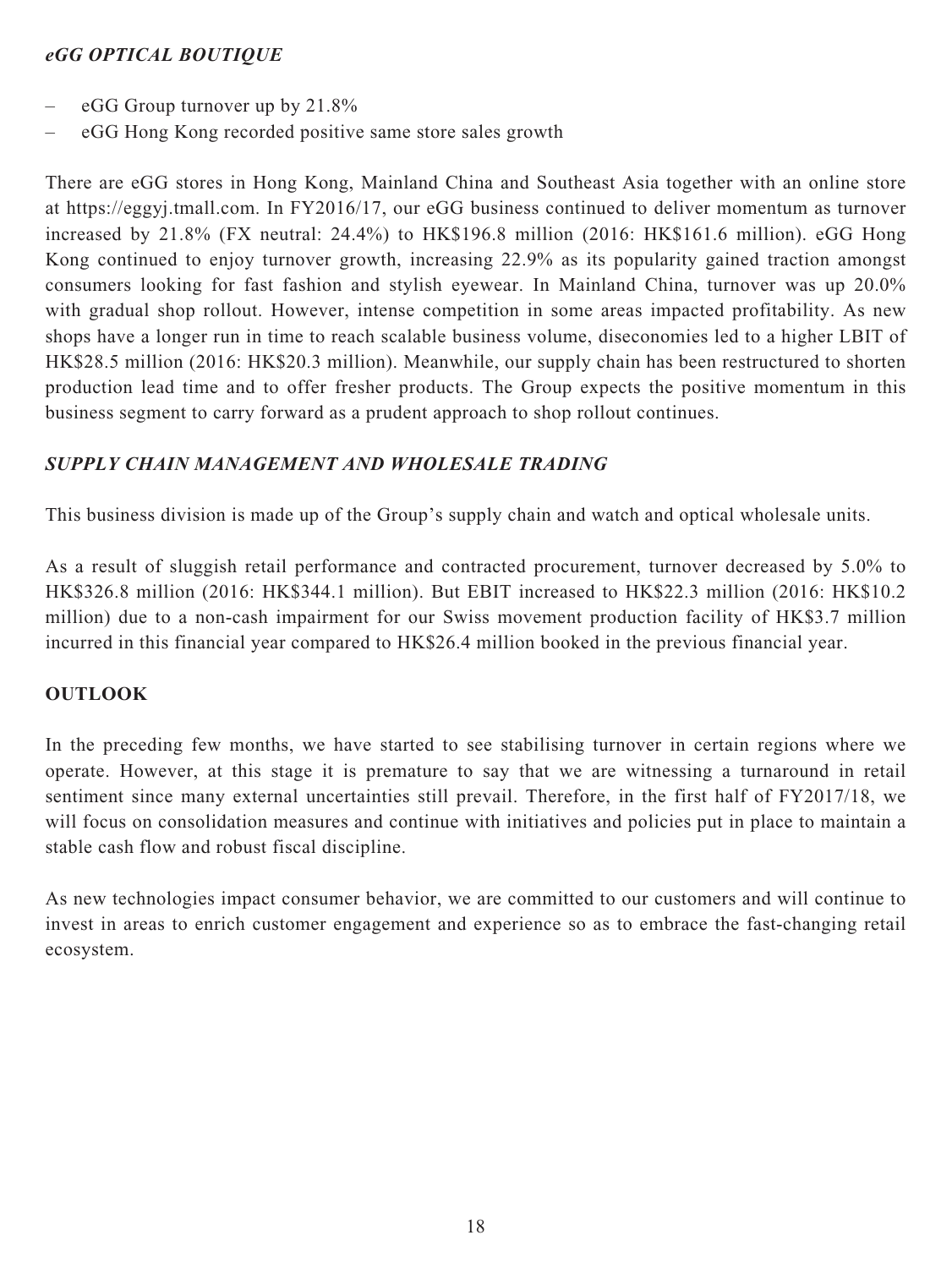## **FINANCE**

The Group's capital management, currency and interest rate movement are constantly monitored and reviewed by the management of the Group to address and manage relevant financial risks relating to the Group's operations. The Group maintains prudent treasury management policies to address liquidity to finance both short-term and long-term working capital needs for business operations. Funds are generated from business operating activities and banking facilities in the form of term loans and shortterm trading facilities. Forecast and actual cash flow analyses are continuously monitored. Maturity of assets and liabilities and requirement of financial resources for business operations are prudently managed. The Group did not enter into any derivative financial instruments for speculative purposes.

Gearing ratio increased to 61.3% (2016: 42.4%) as shareholders' funds contracted to HK\$919.1 million (31 March 2016: HK\$1,229.8 million) and net debts rose by 8.0% to HK\$563.6 million (31 March 2016: HK\$521.7 million). The Group's net debts are based on the Group's bank borrowings of HK\$1,097.4 million (31 March 2016: HK\$674.5 million) and convertible bonds of HK\$446.4 million at 31 March 2016 less the Group's bank balances and cash of HK\$533.8 million (31 March 2016: HK\$599.2 million).

The Group's major borrowings are in Hong Kong dollars and mostly based on a floating rate at HIBOR or bank prime lending rates. As major revenues of the Group are in Hong Kong dollars and Macau dollars, the natural hedge mechanism was applied.

As at 31 March 2017, the Group's total equity funds amounted to HK\$926.2 million. The Group's cash inflow from its operations amounted to HK\$89.4 million and coupled with its existing cash and unutilized banking facilities will fund its future needs.

As at 31 March 2017, the Group's current assets and current liabilities were approximately HK\$1,885.3 million (2016: HK\$2,131.1 million) and HK\$1,699.9 million (2016: HK\$1,359.7 million), respectively. Group current ratio was approximately 1.11 (2016: approximately 1.57).

Prior to the date of this report, the Group obtained a one-off waiver from a bank from strict compliance with certain covenant requirements; and the Group has further agreed revisions to certain covenant requirements of bank borrowings amounting to HK\$660,830,000 with the same bank.

On 15 September 2016, the convertible bonds of HK\$371,022,600 were fully redeemed, together with the payment of accrued interest of HK\$6,493,000 and the put option of HK\$111,306,780. Details can be referred to an announcement dated 23 June 2016.

The Group does not use any financial instruments for hedging purposes.

The Group does not engage in speculative derivative trading.

As at 31 March 2017, the Group does not have any significant contingent liabilities.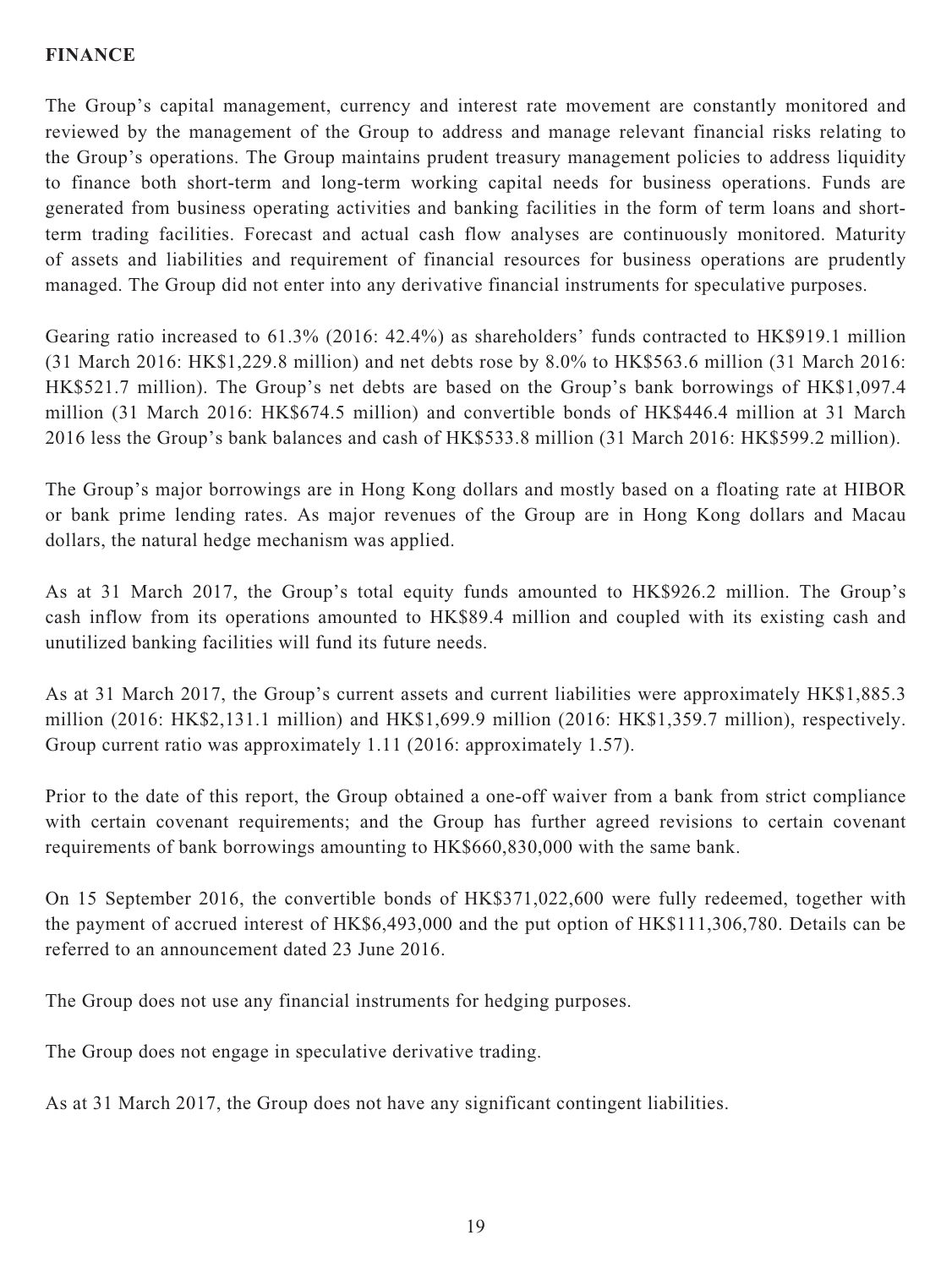The Group does not have plans for material investments or change of capital assets.

There was no change in the capital structure of the Group during the year.

There was no change in the composition of the Group during the year.

At 31 March 2017, certain of the Group's property, plant and equipment amounting to HK\$272,796,000 (at 31 March 2016: HK\$283,382,000) were pledged to secure banking facilities granted to the Group.

# **CAPITAL STRUCTURE OF THE GROUP**

There was no change in the capital structure of the Group during the year.

# **CHANGES IN THE COMPOSITION OF THE GROUP**

There was no change in the composition of the Group during the year.

# **NUMBER AND REMUNERATION OF EMPLOYEES, REMUNERATION POLICIES, BONUS AND TRAINING SCHEMES**

The Group's remuneration policies are reviewed on a regular basis and remuneration packages are in line with market practices in the relevant countries where the Group operates. As of 31 March 2017, the Group had 3,102 (2016: 3,668) employees. The Group offers KPI related bonuses to eligible employees based on the performance of the Group and the individual employee. The Group also provides related training programmes to improve the quality, competence and skills of its employees.

# **CLOSURE OF REGISTER OF MEMBERS**

To determine entitlement to attend and vote at the forthcoming Annual General Meeting on 18 August 2017 (Friday) (or any adjournment thereof), the Register of Members of the Company will be closed from 14 August 2017 (Monday) to 18 August 2017 (Friday) both days inclusive, during which period no transfer of shares will be effected.

All transfers accompanied by the relevant share certificates must be lodged with the Company's Hong Kong Share registrar, Computershare Hong Kong Investor Services Limited, Rooms 1712-1716, 17th Floor, Hopewell Centre, 183 Queen's Road East, Hong Kong for registration no later than 4:30 p.m. on 11 August 2017 (Friday).

# **PURCHASE, SALE OR REDEMPTION OF LISTED SECURITIES**

The Company has not redeemed any of its shares during the period. Neither the Company nor any of its subsidiaries has purchased or sold any of the Company's shares during the year.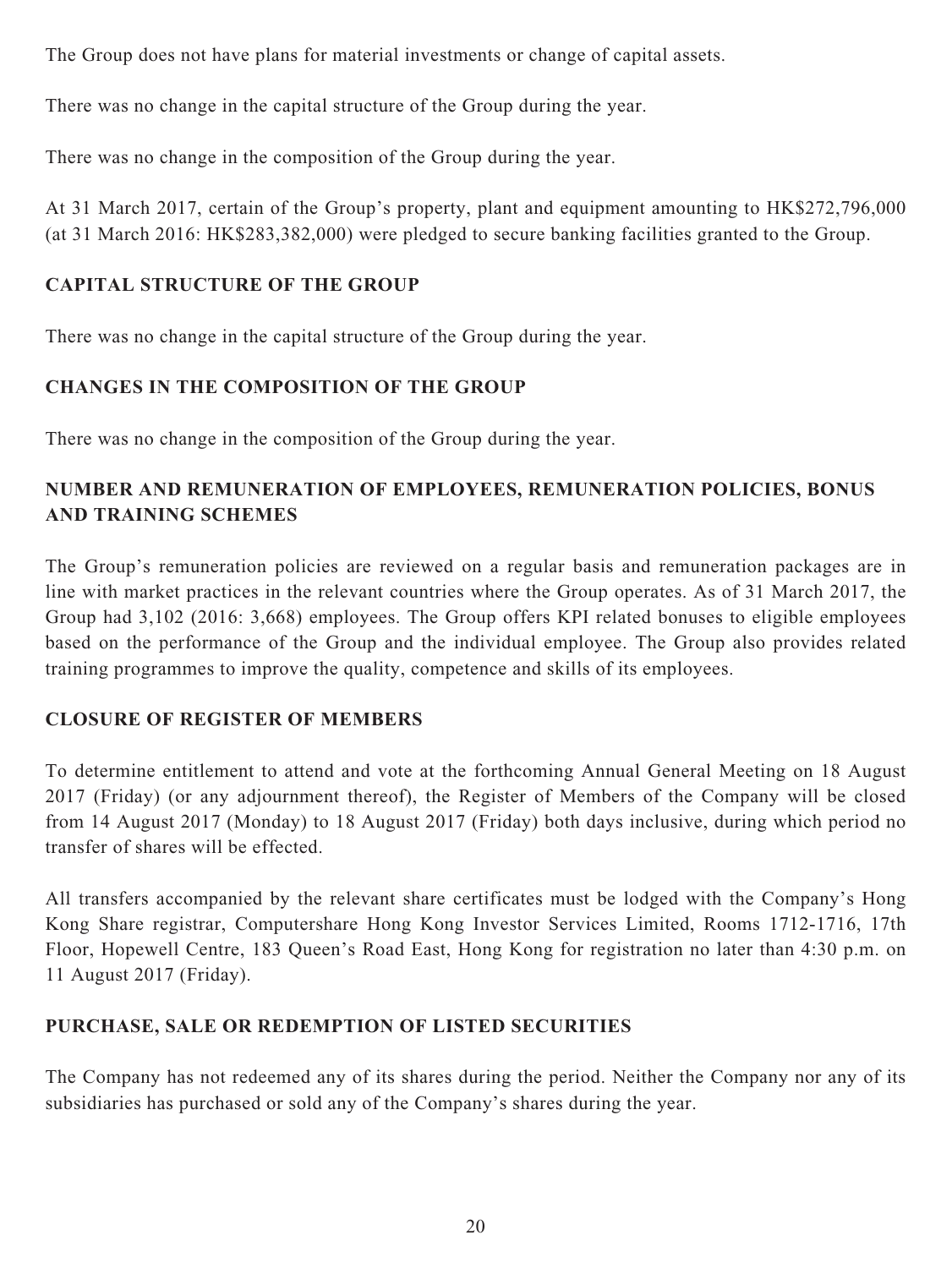### **CORPORATE GOVERNANCE**

During the year ended 31 March 2017, the Company has complied with the code provisions of the Code on Corporate Governance Practices (the "Code Provisions") as set out in Appendix 14 of the Rules Governing the Listing of Securities on The Stock Exchange of Hong Kong Limited ("Listing Rules"), except for the following deviations:

### **Code Provision A.2.1**

Under Code Provision A.2.1, the roles of Chairman and chief executive officer ("CEO") should be separate and should not be performed by the same individual. Under the current organisation structure of the Group, Mr. Joseph C.C. Wong is the Chairman and CEO of the Group. The Company believes that with Mr. Joseph C.C. Wong acting as both Chairman and CEO ensures consistent leadership and further enables better strategic planning for the Group. The Board also believes that the non-separation of roles does not affect the balance of power and authority within the Board since the Board comprises of experienced and competent individuals, with the majority of the Board made up of independent nonexecutive directors.

### **Code Provision A.4.2**

Under Code Provision A.4.2, every director, including those appointed for a specific term, should be subject to retirement by rotation at least once every three years. Not all directors of the Company retire strictly under Code Provision A.4.2 but in accordance with the Company's Bye-Laws. Bye-Law 110(A) stipulates that one-third of the directors of the Company who have been longest serving in office since their last election, except the Chairman or CEO, shall retire from office by rotation at each annual general meeting.

### **Code Provision B.1.3**

This Code Provision deals with the terms of reference of a remuneration committee. The Company has adopted the terms of reference under Code Provision B.1.3 except that the terms of reference do not include reviewing and determining the remuneration packages of senior management. The Company believes that the remuneration packages of senior management should be the responsibility of the executive directors as they are in a better position to appraise the performance of senior management.

### **Audit Committee**

The Audit Committee comprises of three independent non-executive directors; Mr. Nelson Wu Chun Sang (Chairman of the Audit Committee), Professor Lawrence Wu Chi Man and Dr. Agnes Kwong Yi Hang. The principal responsibilities of the Audit Committee include the review and supervision of the Group's financial reporting process, risk management and internal control systems. The Committee held meetings on 20 June 2016, 21 November 2016, 17 March 2017 and 19 June 2017 to discuss matters, including, the Group's audit service plan, the review of accounting principles and practices adopted by the Group and other financial reporting matters; to ensure the completeness, accuracy and fairness of the financial statements of the Company; to discuss the effectiveness of the systems of risk management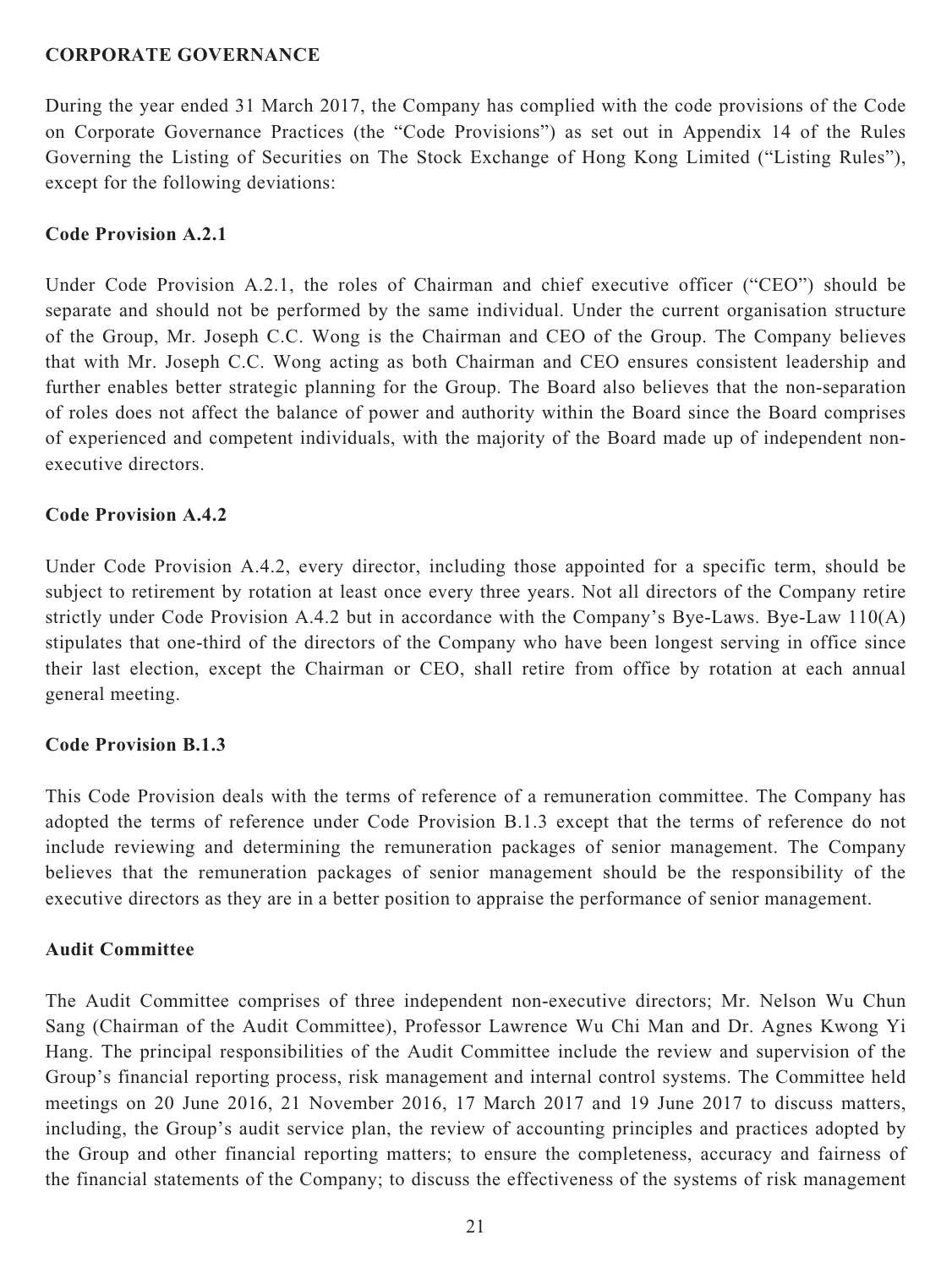and internal controls throughout the Group including the adequacy of resources, qualifications and experience of staff of the Company's accounting and financial reporting function and their training programmes and budget; to review all significant business affairs managed by the executive directors in particular on continuing connected transactions and to review the Group's results for the year ended 31 March 2017 and interim results for 2016/2017 before they were presented to the Board for approval.

### **Remuneration Committee**

The Remuneration Committee comprises of Professor Lawrence Wu Chi Man (Chairman of the Remuneration Committee), Mr. Nelson Wu Chun Sang, Dr. Agnes Kwong Yi Hang (all independent non-executive directors) and Mr. Joseph C.C. Wong (Group Chairman and CEO). A meeting was held on 19 June 2017 to conduct annual salary reviews of the basic salaries of its executive directors and the determination of the annual bonus scheme for FY17/18 for its executive directors.

### **Nomination Committee**

The Nomination Committee comprises of Mr. Joseph C.C. Wong (Chairman of the Nomination Committee, Group Chairman and CEO), three independent non-executive directors; Professor Lawrence Wu Chi Man, Mr. Nelson Wu Chun Sang and Dr. Agnes Kwong Yi Hang. The Committee held one meeting on 19 June 2017 to consider the independence of Professor Lawrence Wu Chi Man. Professor Wu, an independent non-executive director will retire by rotation at the forthcoming Annual General Meeting and by then would have served more than 9 years.

### **Corporate Governance Committee**

The Corporate Governance Committee comprises of Mr. Wallace Kwan Chi Kin (Chairman of the Corporate Governance Committee and CFO) and three independent non-executive directors, namely, Professor Lawrence Wu Chi Man, Mr. Nelson Wu Chun Sang and Dr. Agnes Kwong Yi Hang. The Committee held a meeting on 29 March 2017 to review the Company's compliance with the Code Provisions and disclosure in the Corporate Governance Report amongst other things.